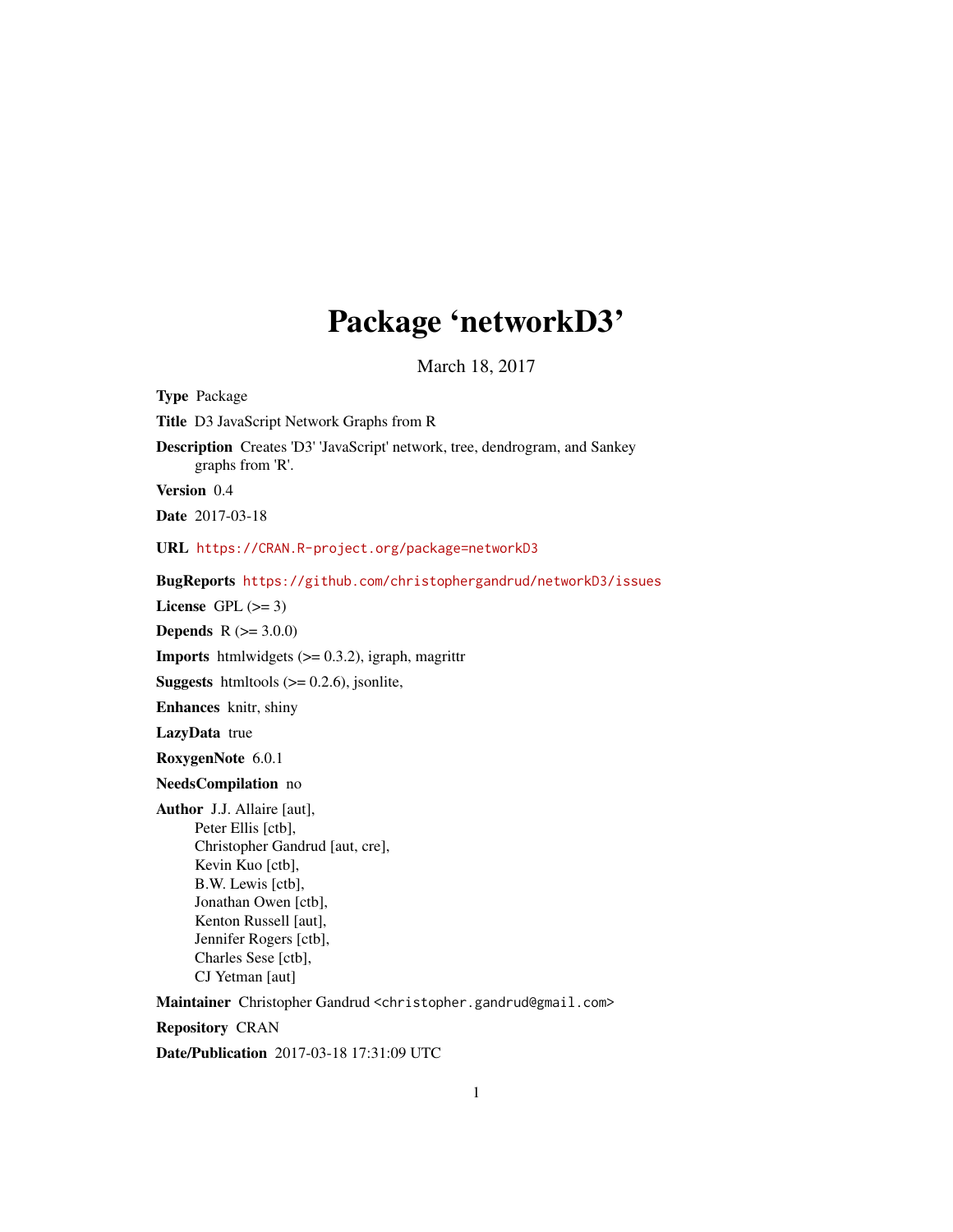## <span id="page-1-0"></span>R topics documented:

| $\mathcal{D}$              |
|----------------------------|
| $\overline{3}$             |
| $\overline{4}$             |
| $\overline{\phantom{0}}$ 5 |
| $\overline{7}$             |
|                            |
|                            |
|                            |
|                            |
|                            |
|                            |
|                            |
|                            |
|                            |
|                            |
|                            |

#### **Index** [22](#page-21-0)

networkD3-package *Tools for Creating D3 Network Graphs from R*

## Description

Creates D3 JavaScript network, tree, dendrogram, and Sankey graphs from R.

as.radialNetwork *Convert an R hclust or dendrogram object into a radialNetwork list.*

## Description

as.radialNetwork converts an R hclust or dendrogram object into a list suitable for use by the radialNetwork function.

## Usage

as.radialNetwork(d, root)

|      | An object of R class helust or dendrogram.                                      |
|------|---------------------------------------------------------------------------------|
| root | An optional name for the root node. If missing, use the first argument variable |
|      | name.                                                                           |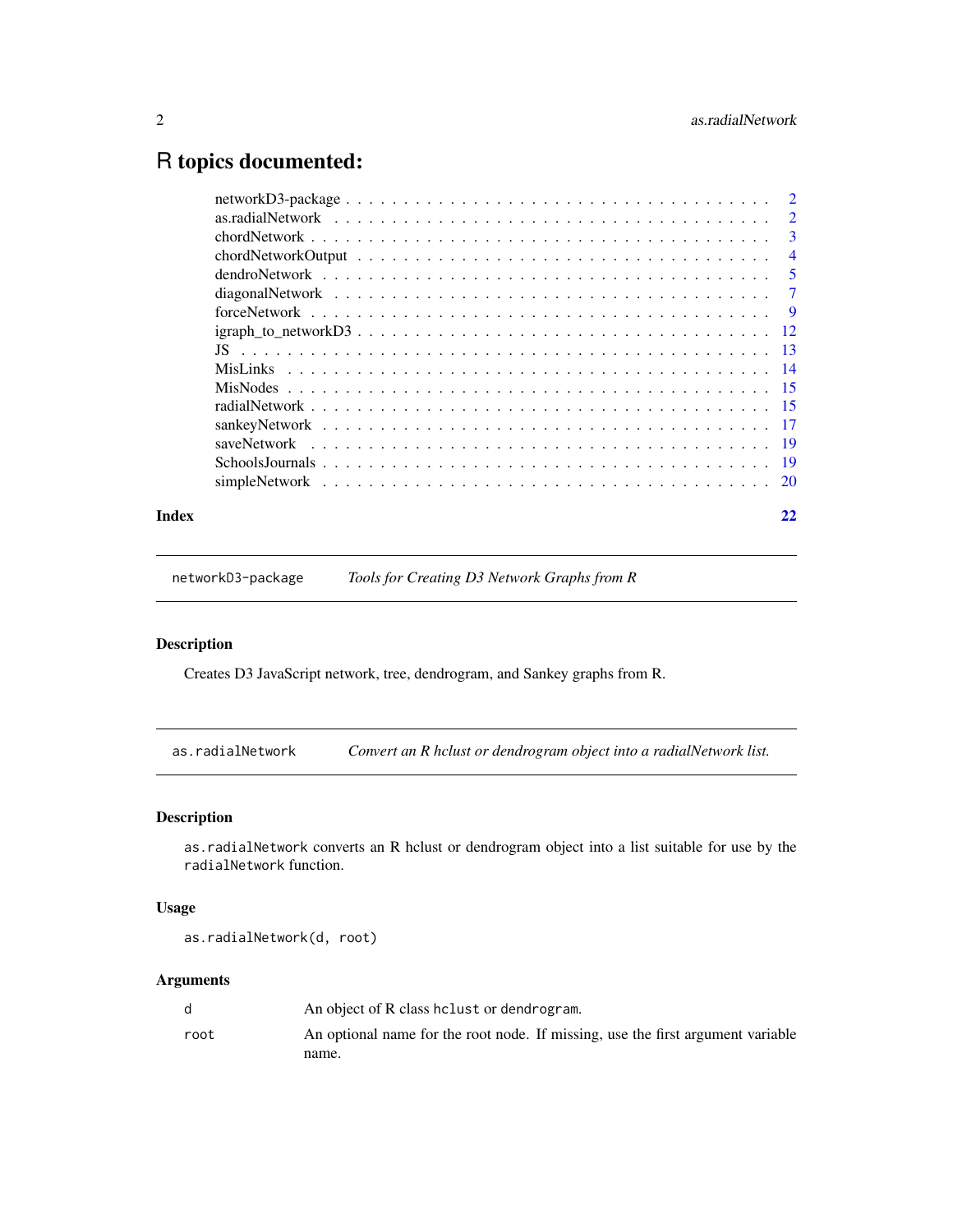## <span id="page-2-0"></span>chordNetwork 3

#### Details

as.radialNetwork coverts R objects of class hclust or dendrogram into a list suitable for use with the radialNetwork function.

#### Examples

```
# Create a hierarchical cluster object and display with radialNetwork
## dontrun
hc <- hclust(dist(USArrests), "ave")
radialNetwork(as.radialNetwork(hc))
```
chordNetwork *Create Reingold-Tilford Tree network diagrams.*

## Description

Create Reingold-Tilford Tree network diagrams.

#### Usage

```
chordNetwork(Data, height = 500, width = 500, initialOpacity = 0.8,
  useTicks = 0, colourScale = c("#1f77b4", "#aec7e8", "#ff7f0e", "#ffbb78",
  "#2ca02c", "#98df8a", "#d62728", "#ff9896", "#9467bd", "#c5b0d5", "#8c564b",
  "#c49c94", "#e377c2", "#f7b6d2", "#7f7f7f", "#c7c7c7", "#bcbd22", "#dbdb8d",
  "#17becf", "#9edae5"), padding = 0.1, fontSize = 14,
  fontFamily = "sans-serif", labels = c(), labelDistance = 30)
```

| Data           | A square matrix or data frame whose $(n, m)$ entry represents the strength of the<br>link from group n to group m                                                                                                   |
|----------------|---------------------------------------------------------------------------------------------------------------------------------------------------------------------------------------------------------------------|
| height         | height for the network graph's frame area in pixels (if NULL then height is auto-<br>matically determined based on context)                                                                                         |
| width          | numeric width for the network graph's frame area in pixels (if NULL then width<br>is automatically determined based on context)                                                                                     |
| initialOpacity | specify the opacity before the user mouses over the link                                                                                                                                                            |
| useTicks       | integer number of ticks on the radial axis. The default is '0' which means no<br>ticks will be drawn.                                                                                                               |
| colourScale    | specify the hexadecimal colours in which to display the different categories. If<br>there are fewer colours than categories, the last colour is repeated as necessary<br>(if NULL then defaults to D3 colour scale) |
| padding        | specify the amount of space between adjacent categories on the outside of the<br>graph                                                                                                                              |
| fontSize       | numeric font size in pixels for the node text labels.                                                                                                                                                               |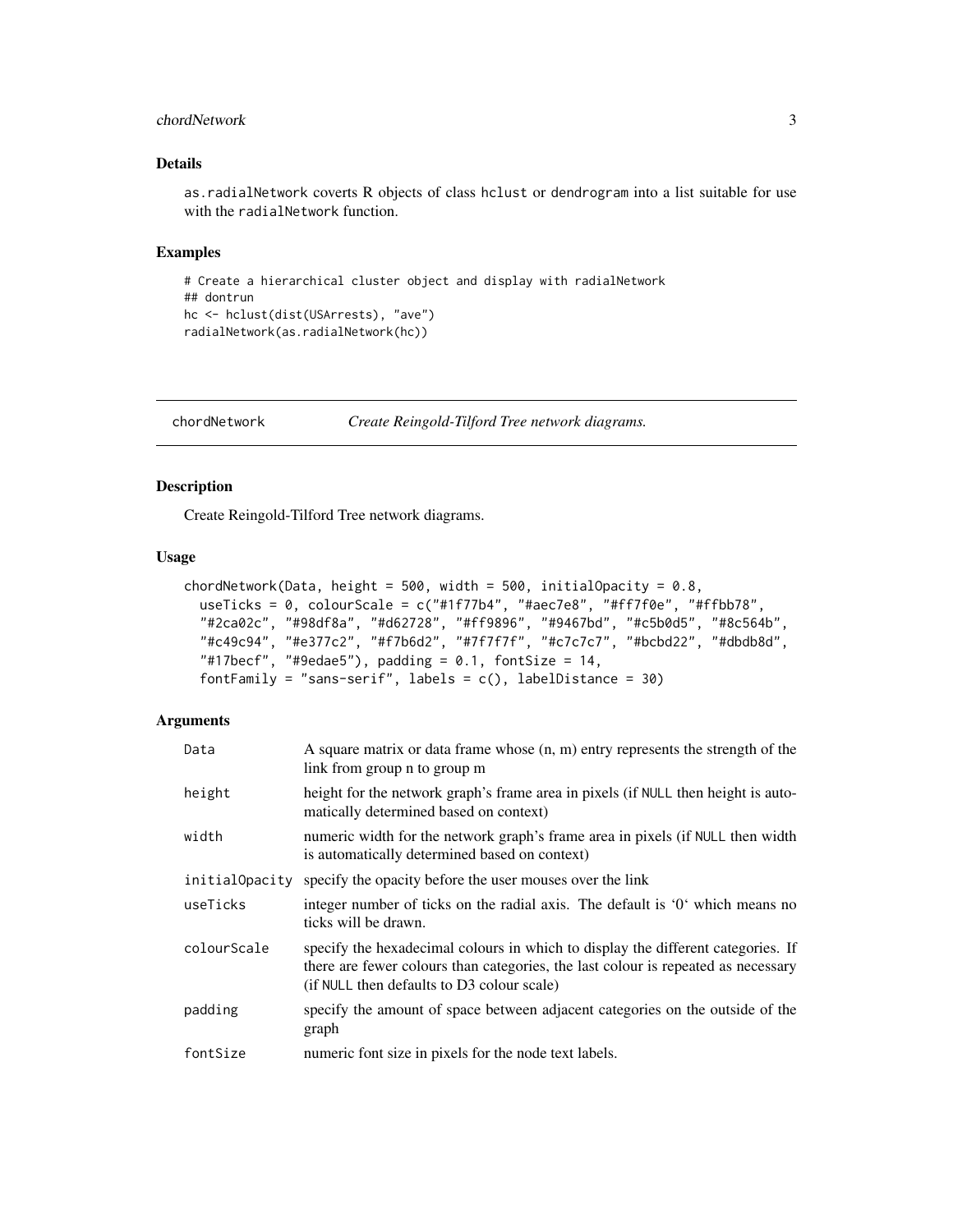<span id="page-3-0"></span>

| fontFamily | font family for the node text labels.                                                                                  |
|------------|------------------------------------------------------------------------------------------------------------------------|
| labels     | vector containing labels of the categories                                                                             |
|            | labelDistance integer distance in pixels ( $px$ ) between text labels and outer radius. The default<br>is $30^\circ$ . |

Mike Bostock: <https://github.com/mbostock/d3/wiki/Chord-Layout>.

#### Examples

```
## Not run:
#### Data about hair colour preferences, from
## https://github.com/mbostock/d3/wiki/Chord-Layout
hairColourData <- matrix(c(11975, 1951, 8010, 1013,
                           5871, 10048, 16145, 990,
                           8916, 2060, 8090, 940,
                           2868, 6171, 8045, 6907),
                           nrow = 4chordNetwork(Data = hairColourData,
            width = 500,
            height = 500,
            colourScale = c("#000000",
                             "#FFDD89",
                            "#957244",
                            "#F26223"),
            labels = c("red", "brown", "blond", "gray"))
```
## End(Not run)

chordNetworkOutput *Shiny bindings for networkD3 widgets*

#### Description

Output and render functions for using networkD3 widgets within Shiny applications and interactive Rmd documents.

## Usage

```
chordNetworkOutput(outputId, width = "100%", height = "500px")
renderchordNetwork(expr, env = parent.frame(), quoted = FALSE)
dendroNetworkOutput(outputId, width = "100%", height = "800px")
```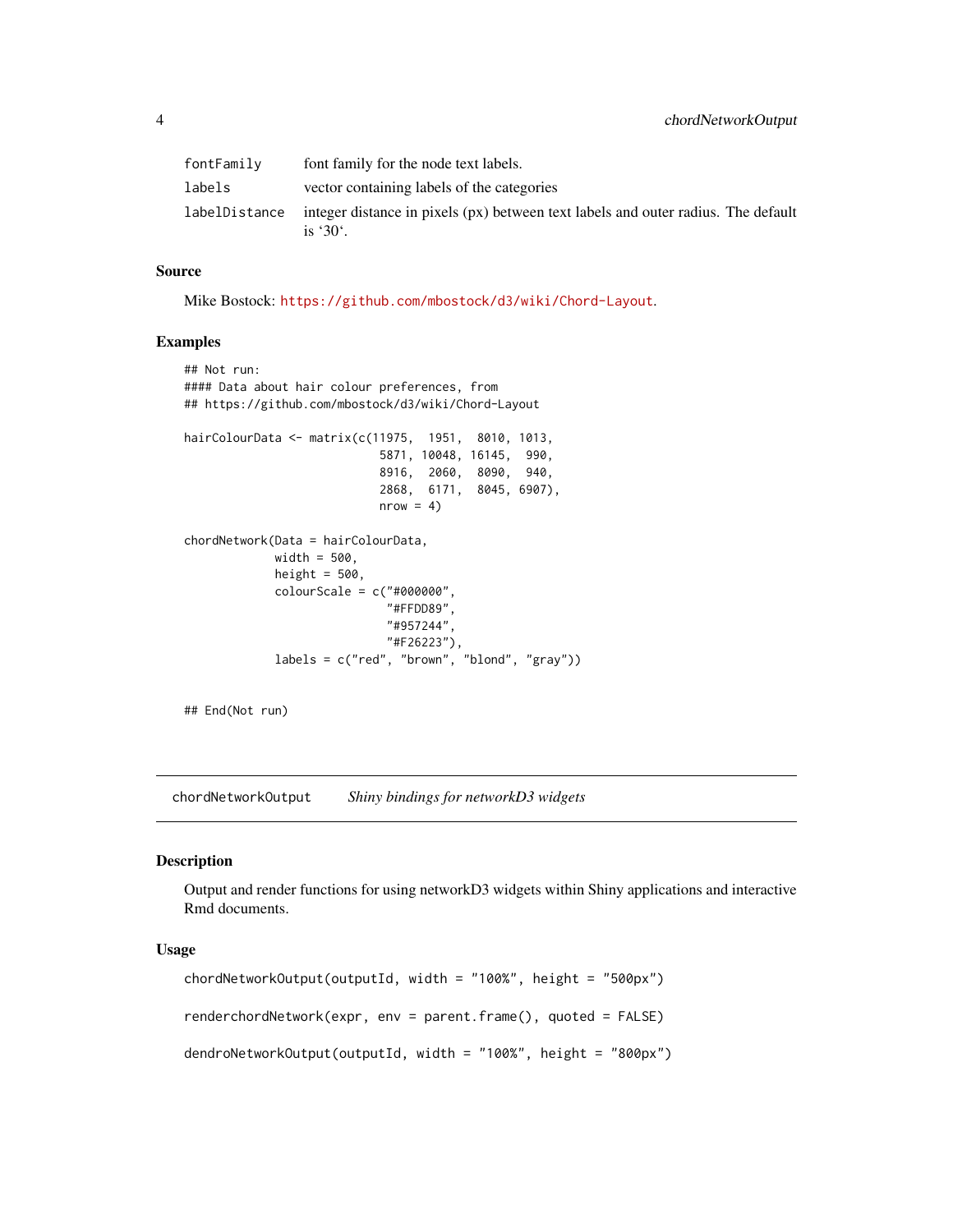<span id="page-4-0"></span>renderDendroNetwork(expr, env = parent.frame(), quoted = FALSE) diagonalNetworkOutput(outputId, width = "100%", height = "800px") renderDiagonalNetwork(expr, env = parent.frame(), quoted = FALSE) forceNetworkOutput(outputId, width = "100%", height = "500px") renderForceNetwork(expr, env = parent.frame(), quoted = FALSE) radialNetworkOutput(outputId, width = "100%", height = "800px") renderRadialNetwork(expr, env = parent.frame(), quoted = FALSE) sankeyNetworkOutput(outputId, width = "100%", height = "500px") renderSankeyNetwork(expr, env = parent.frame(), quoted = FALSE) simpleNetworkOutput(outputId, width = "100%", height = "500px") renderSimpleNetwork(expr, env = parent.frame(), quoted = FALSE)

#### Arguments

| outputId      | output variable to read from                                                                                                      |
|---------------|-----------------------------------------------------------------------------------------------------------------------------------|
| width, height | Must be a valid CSS unit (like "100%", "400px", "auto") or a number, which<br>will be coerced to a string and have "px" appended. |
| expr          | An expression that generates a networkD3 graph                                                                                    |
| env           | The environment in which to evaluate expr.                                                                                        |
| quoted        | Is expr a quoted expression (with $\text{quote}()$ )? This is useful if you want to save<br>an expression in a variable.          |

dendroNetwork *Create hierarchical cluster network diagrams.*

#### **Description**

Create hierarchical cluster network diagrams.

## Usage

```
dendroNetwork(hc, height = 500, width = 800, fontSize = 10,
  linkColour = "#ccc", nodeColour = "#fff", nodeStroke = "steelblue",
 textColour = "#111", textOpacity = 0.9, textRotate = NULL,
  opacity = 0.9, margins = NULL, linkType = c("elbow", "diagonal"),treeOrientation = c("horizontal", "vertical"), zoom = FALSE)
```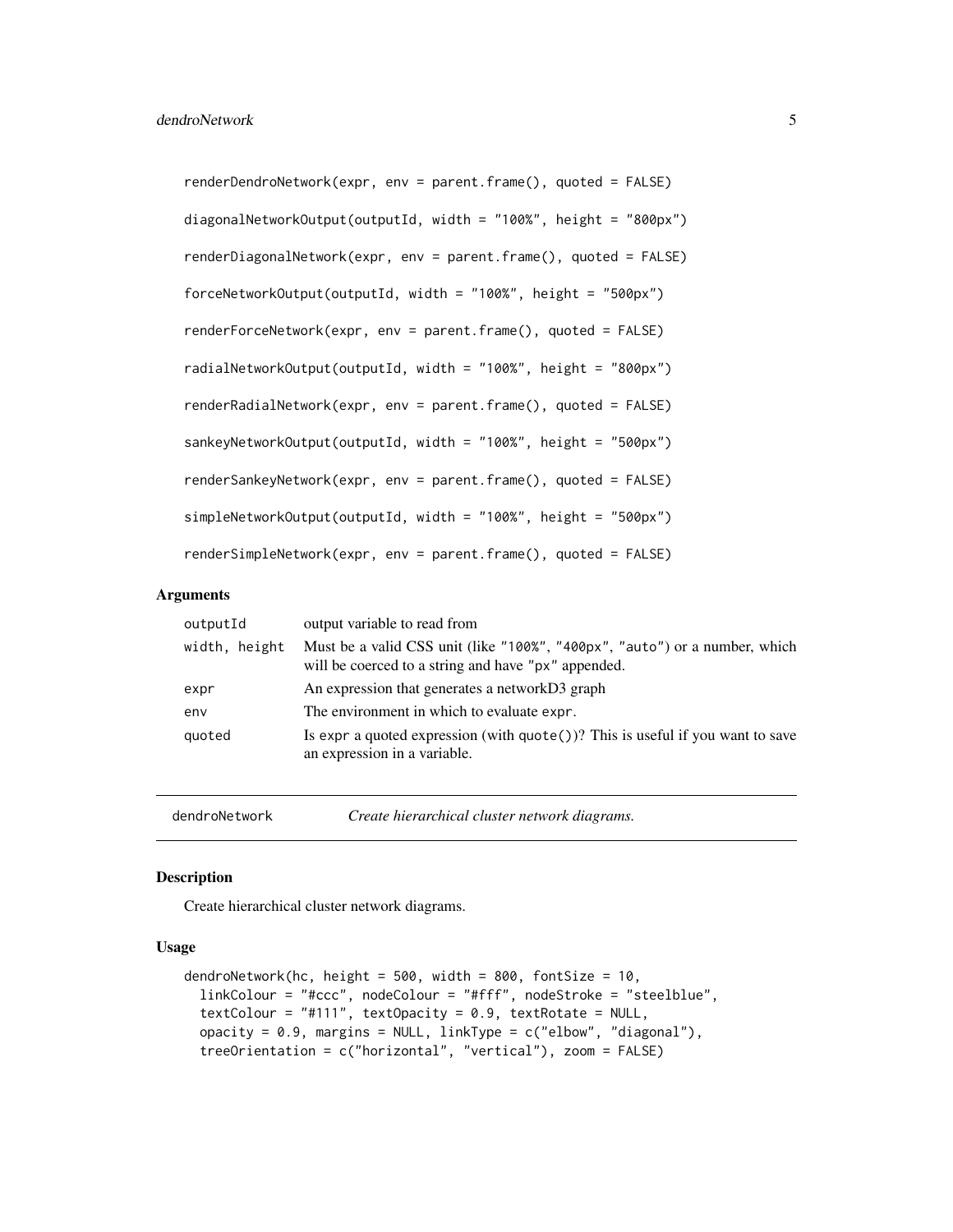## Arguments

| hc              | a hierarchical (hclust) cluster object.                                                                                                                                                                |
|-----------------|--------------------------------------------------------------------------------------------------------------------------------------------------------------------------------------------------------|
| height          | height for the network graph's frame area in pixels                                                                                                                                                    |
| width           | numeric width for the network graph's frame area in pixels                                                                                                                                             |
| fontSize        | numeric font size in pixels for the node text labels.                                                                                                                                                  |
| linkColour      | character string specifying the colour you want the link lines to be. Multiple<br>formats supported (e.g. hexadecimal).                                                                                |
| nodeColour      | character string specifying the colour you want the node circles to be. Multiple<br>formats supported (e.g. hexadecimal).                                                                              |
| nodeStroke      | character string specifying the colour you want the node perimeter to be. Multi-<br>ple formats supported (e.g. hexadecimal).                                                                          |
| textColour      | character vector or scalar specifying the colour you want the text to be before<br>they are clicked. Order should match the order of hclust\$labels. Multiple<br>formats supported (e.g. hexadecimal). |
| textOpacity     | numeric vector or scalar of the proportion opaque you would like the text to be<br>before they are clicked. rder should match the order of hclust\$labels.                                             |
| textRotate      | numeric degress to rotate text for node text. Default is 0 for horizontal and 65<br>degrees for vertical.                                                                                              |
| opacity         | numeric value of the proportion opaque you would like the graph elements to<br>be.                                                                                                                     |
| margins         | numeric value or named list of plot margins (top, right, bottom, left). Set the<br>margin appropriately to accomodate long text labels.                                                                |
| linkType        | character specifying the link type between points. Options are 'elbow' and 'di-<br>agonal'.                                                                                                            |
| treeOrientation |                                                                                                                                                                                                        |
|                 | character specifying the tree orientation, Options are 'vertical' and 'horizontal'.                                                                                                                    |
| zoom            | logical enabling plot zoom and pan                                                                                                                                                                     |

## Source

Mike Bostock: <http://bl.ocks.org/mbostock/4063570>.

Fabio Nelli: <http://www.meccanismocomplesso.org/en/dendrogramma-d3-parte1/>

```
## Not run:
hc <- hclust(dist(USArrests), "ave")
dendroNetwork(hc, height = 600)
dendroNetwork(hc, treeOrientation = "vertical")
dendroNetwork(hc, height = 600, linkType = "diagonal")
dendroNetwork(hc, treeOrientation = "vertical", linkType = "diagonal")
dendroNetwork(hc, textColour = c("red", "green", "orange")[cutree(hc, 3)],
```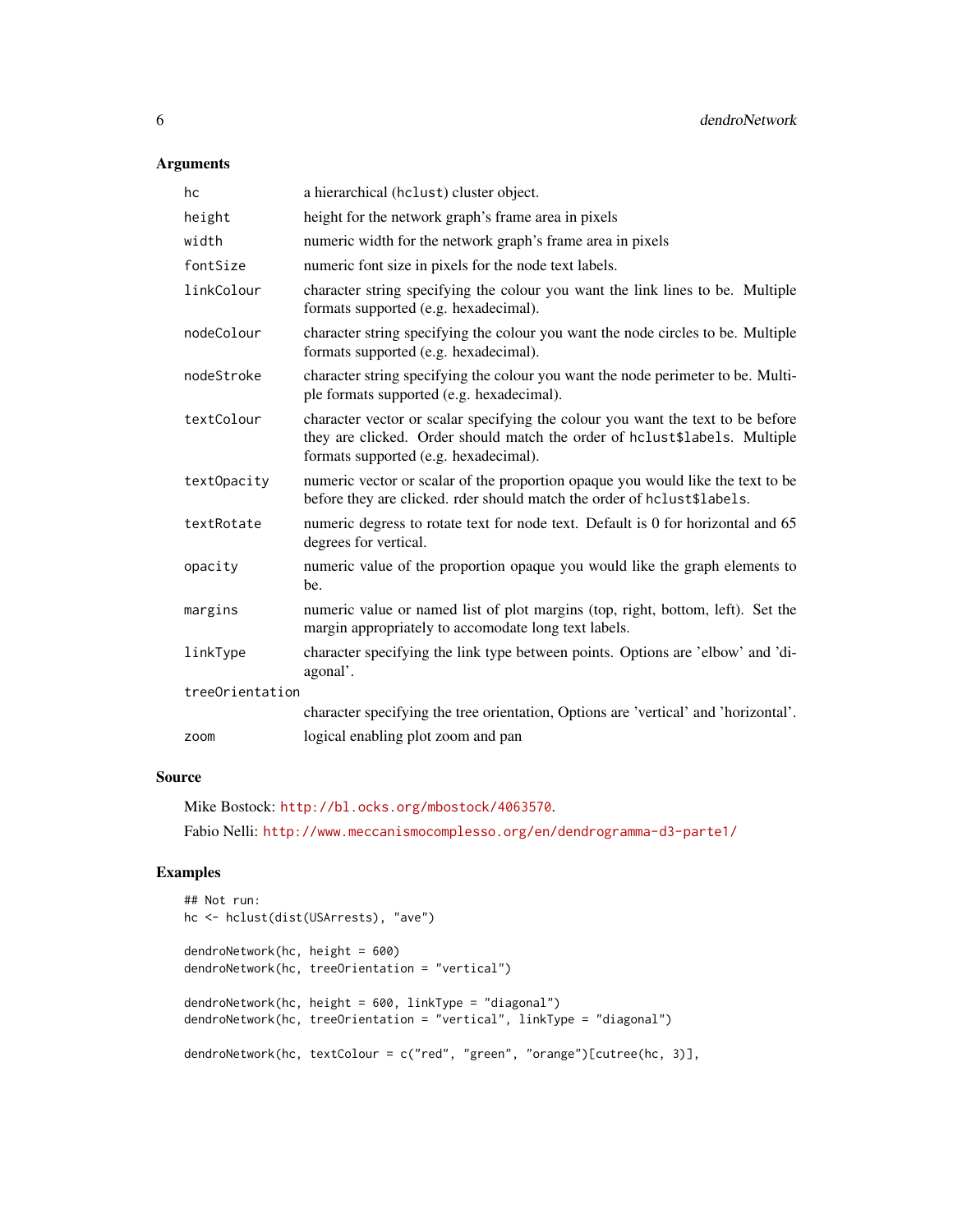## <span id="page-6-0"></span>diagonalNetwork 7

```
height = 600)
dendroNetwork(hc, textColour = c("red", "green", "orange")[cutree(hc, 3)],
              treeOrientation = "vertical")
```
## End(Not run)

diagonalNetwork *Create Reingold-Tilford Tree network diagrams.*

## Description

Create Reingold-Tilford Tree network diagrams.

#### Usage

```
diagonalNetwork(List, height = NULL, width = NULL, fontSize = 10,
  fontFamily = "serif", linkColour = "#ccc", nodeColour = "#fff",
 nodeStroke = "steelblue", textColour = "#111", opacity = 0.9,
 margin = NULL)
```

| List       | a hierarchical list object with a root node and children.                                                                                                                                                                                                                                                       |
|------------|-----------------------------------------------------------------------------------------------------------------------------------------------------------------------------------------------------------------------------------------------------------------------------------------------------------------|
| height     | height for the network graph's frame area in pixels (if NULL then height is auto-<br>matically determined based on context)                                                                                                                                                                                     |
| width      | numeric width for the network graph's frame area in pixels (if NULL then width<br>is automatically determined based on context)                                                                                                                                                                                 |
| fontSize   | numeric font size in pixels for the node text labels.                                                                                                                                                                                                                                                           |
| fontFamily | font family for the node text labels.                                                                                                                                                                                                                                                                           |
| linkColour | character string specifying the colour you want the link lines to be. Multiple<br>formats supported (e.g. hexadecimal).                                                                                                                                                                                         |
| nodeColour | character string specifying the colour you want the node circles to be. Multiple<br>formats supported (e.g. hexadecimal).                                                                                                                                                                                       |
| nodeStroke | character string specifying the colour you want the node perimeter to be. Multi-<br>ple formats supported (e.g. hexadecimal).                                                                                                                                                                                   |
| textColour | character string specifying the colour you want the text to be before they are<br>clicked. Multiple formats supported (e.g. hexadecimal).                                                                                                                                                                       |
| opacity    | numeric value of the proportion opaque you would like the graph elements to<br>be.                                                                                                                                                                                                                              |
| margin     | an integer or a named list/vector of integers for the plot margins. If using<br>a named list/vector, the positions top, right, bottom, left are valid. If a<br>single integer is provided, then the value will be assigned to the right margin.<br>Set the margin appropriately to accomodate long text labels. |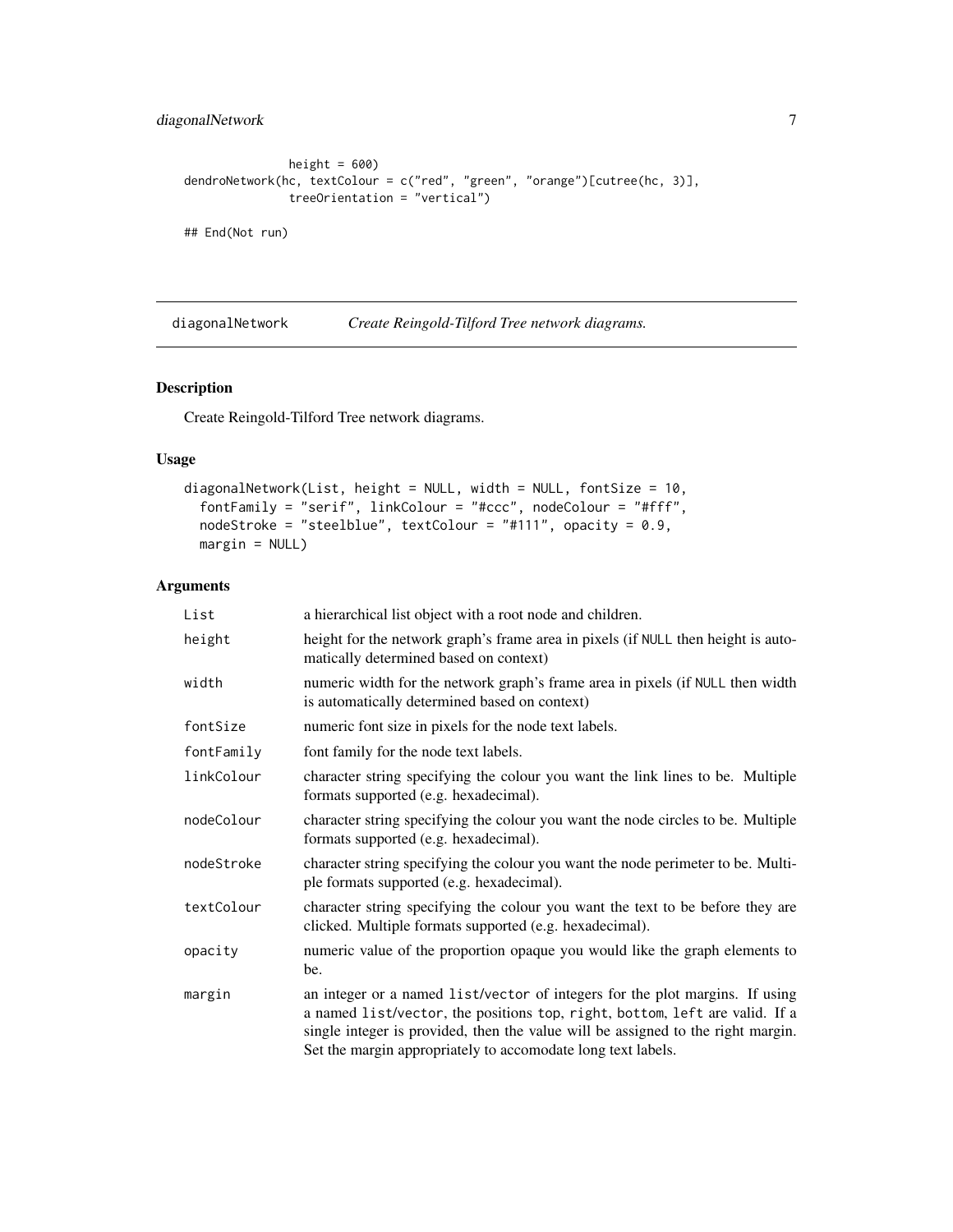Reingold. E. M., and Tilford, J. S. (1981). Tidier Drawings of Trees. IEEE Transactions on Software Engineering, SE-7(2), 223-228.

Mike Bostock: <http://bl.ocks.org/mbostock/4339083>.

```
## Not run:
#### Create tree from JSON formatted data
## Download JSON data
# Create URL. paste0 used purely to keep within line width.
URL <- paste0("https://cdn.rawgit.com/christophergandrud/networkD3/",
              "master/JSONdata//flare.json")
## Convert to list format
Flare <- jsonlite::fromJSON(URL, simplifyDataFrame = FALSE)
## Recreate Bostock example from http://bl.ocks.org/mbostock/4063550
diagonalNetwork(List = Flare, fontSize = 10, opacity = 0.9)
#### Create a tree dendrogram from an R hclust object
hc <- hclust(dist(USArrests), "ave")
diagonalNetwork(as.radialNetwork(hc))
diagonalNetwork(as.radialNetwork(hc), fontFamily = "cursive")
#### Create tree from a hierarchical R list
For an alternative structure see: http://stackoverflow.com/a/30747323/1705044
CanadaPC \leq list(name = "Canada", children = list(list(name = "Newfoundland",
                    children = list(list(name = "St. John's"))),
               list(name = "PEI",
                    children = list(list(name = "Charlottetown"))),
               list(name = "Nova Scotia",
                    children = list(list(name = "Halifax"))),
               list(name = "New Brunswick",
                    children = list(list(name = "Fredericton"))),
               list(name = "Quebec",
                    children = list(list(name = "Montreal"),
                                    list(name = "Quebec City"))),
               list(name = "Ontario",
                    children = list(list(name = "Toronto"),
                                    list(name = "Ottawa")),
               list(name = "Manitoba",
                    children = list(list(name = "Winnipeg"))),
               list(name = "Saskatchewan",
                    children = list(list(name = "Regina"))),
               list(name = "Nunavuet",
                    children = list(list(name = "Iqaluit"))),
               list(name = "NWT",
                    children = list(list(name = "Yellowknife"))),
               list(name = "Alberta",
                    children = list(list(name = "Edmonton"))),
               list(name = "British Columbia",
```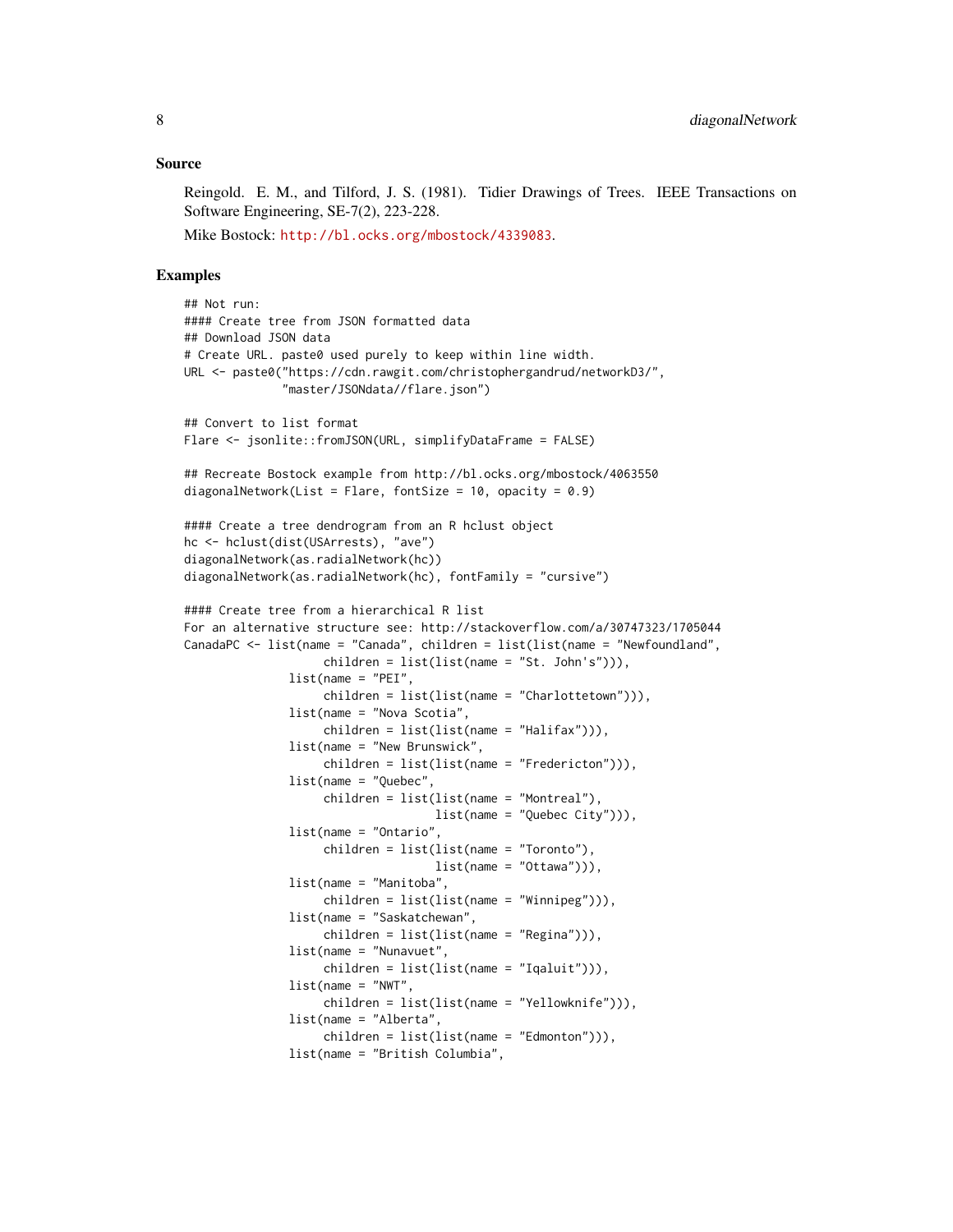## <span id="page-8-0"></span>forceNetwork 9

```
children = list(list(name = "Victoria"),
                                    list(name = "Vancouver"))),
               list(name = "Yukon",
                    children = list(list(name = "Whitehorse")))
))
diagonalNetwork(List = CanadaPC, fontSize = 10)
## End(Not run)
```
forceNetwork *Create a D3 JavaScript force directed network graph.*

#### Description

Create a D3 JavaScript force directed network graph.

#### Usage

```
forceNetwork(Links, Nodes, Source, Target, Value, NodeID, Nodesize, Group,
 height = NULL, width = NULL,
 colourScale = JS("d3.scaleOrdinal(d3.schemeCategory20);"), fontSize = 7,
  fontFamily = "serif", linkDistance = 50,
  linkWidth = JS("function(d) { return Math.sqrt(d.value); }"),
 radiusCalculation = JS(" Math.sqrt(d.nodesize)+6"), charge = -30,
  linkColour = "#666", opacity = 0.6, zoom = FALSE, legend = FALSE,
  arrows = FALSE, bounded = FALSE, opacityNoHowever = 0,clickAction = NULL)
```

| Links    | a data frame object with the links between the nodes. It should include the<br>Source and Target for each link. These should be numbered starting from 0.<br>An optional Value variable can be included to specify how close the nodes are<br>to one another. |
|----------|---------------------------------------------------------------------------------------------------------------------------------------------------------------------------------------------------------------------------------------------------------------|
| Nodes    | a data frame containing the node id and properties of the nodes. If no ID is<br>specified then the nodes must be in the same order as the Source variable column<br>in the Links data frame. Currently only a grouping variable is allowed.                   |
| Source   | character string naming the network source variable in the Links data frame.                                                                                                                                                                                  |
| Target   | character string naming the network target variable in the Links data frame.                                                                                                                                                                                  |
| Value    | character string naming the variable in the Links data frame for how wide the<br>links are.                                                                                                                                                                   |
| NodeID   | character string specifying the node IDs in the Nodes data frame.                                                                                                                                                                                             |
| Nodesize | character string specifying the a column in the Nodes data frame with some<br>value to vary the node radius's with. See also radiusCalculation.                                                                                                               |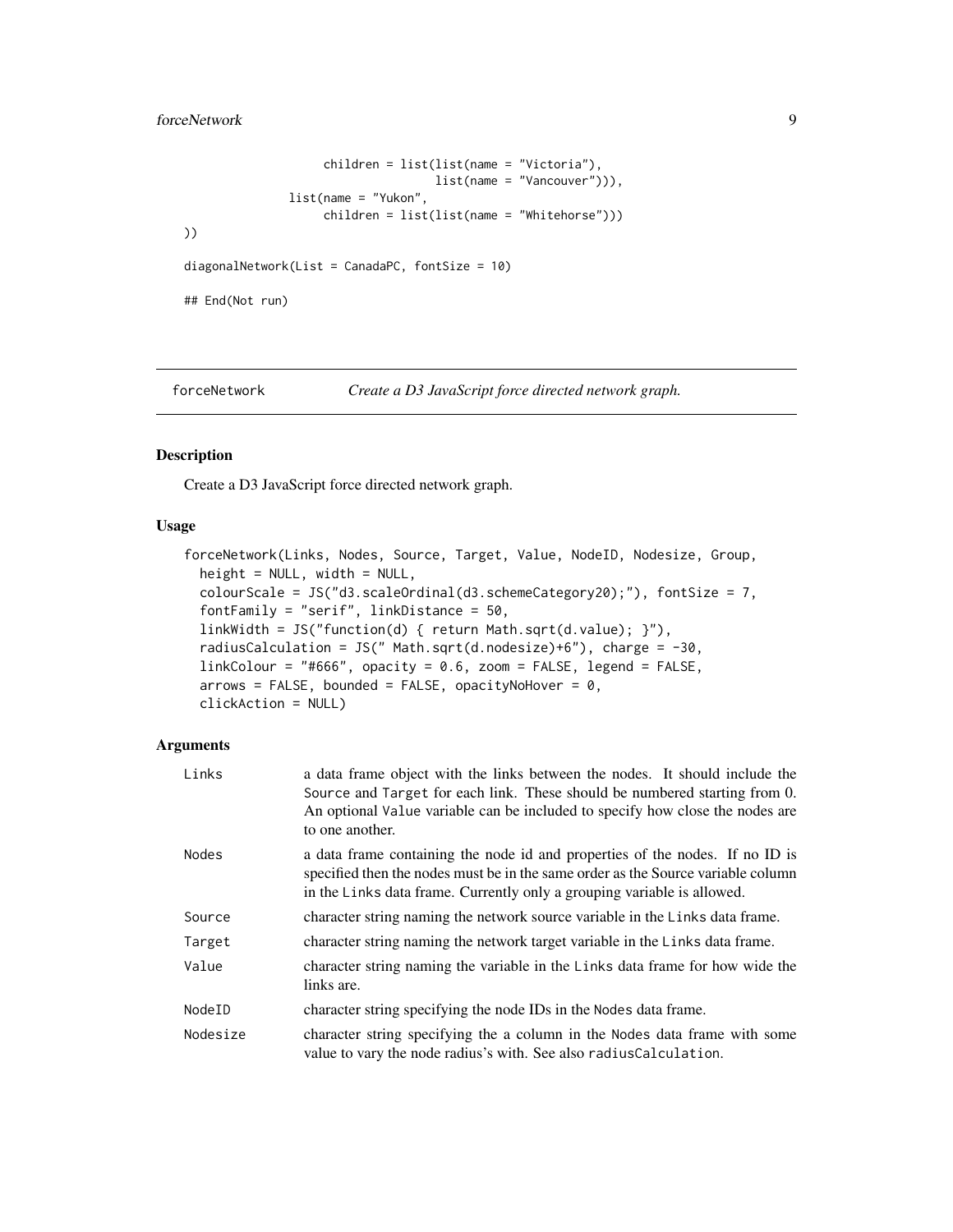<span id="page-9-0"></span>

| Group             | character string specifying the group of each node in the Nodes data frame.                                                                                                                                                                                                |
|-------------------|----------------------------------------------------------------------------------------------------------------------------------------------------------------------------------------------------------------------------------------------------------------------------|
| height            | numeric height for the network graph's frame area in pixels.                                                                                                                                                                                                               |
| width             | numeric width for the network graph's frame area in pixels.                                                                                                                                                                                                                |
| colourScale       | character string specifying the categorical colour scale for the nodes. See https:<br>//github.com/d3/d3/blob/master/API.md#ordinal-scales.                                                                                                                                |
| fontSize          | numeric font size in pixels for the node text labels.                                                                                                                                                                                                                      |
| fontFamily        | font family for the node text labels.                                                                                                                                                                                                                                      |
| linkDistance      | numeric or character string. Either numberic fixed distance between the links in<br>pixels (actually arbitrary relative to the diagram's size). Or a JavaScript function,<br>possibly to weight by Value. For example: linkDistance = JS("function(d){return d.value * 10] |
| linkWidth         | numeric or character string. Can be a numeric fixed width in pixels (arbitrary<br>relative to the diagram's size). Or a JavaScript function, possibly to weight by<br>Value. The default is linkWidth = $JS("function(d) { return Math.sqrt(d.value); } )'.$               |
| radiusCalculation |                                                                                                                                                                                                                                                                            |
|                   | character string. A javascript mathematical expression, to weight the radius by<br>Nodesize. The default value is radiusCalculation = $JS("Math.sqrt(d.nodesize)+6")$ .                                                                                                    |
| charge            | numeric value indicating either the strength of the node repulsion (negative<br>value) or attraction (positive value).                                                                                                                                                     |
| linkColour        | character vector specifying the colour(s) you want the link lines to be. Multiple<br>formats supported (e.g. hexadecimal).                                                                                                                                                 |
| opacity           | numeric value of the proportion opaque you would like the graph elements to<br>be.                                                                                                                                                                                         |
| zoom              | logical value to enable (TRUE) or disable (FALSE) zooming.                                                                                                                                                                                                                 |
| legend            | logical value to enable node colour legends.                                                                                                                                                                                                                               |
| arrows            | logical value to enable directional link arrows.                                                                                                                                                                                                                           |
| bounded           | logical value to enable (TRUE) or disable (FALSE) the bounding box limiting the<br>graph's extent. See http://bl.ocks.org/mbostock/1129492.                                                                                                                                |
|                   | opacityNoHover numeric value of the opacity proportion for node labels text when the mouse is<br>not hovering over them.                                                                                                                                                   |
| clickAction       | character string with a JavaScript expression to evaluate when a node is clicked.                                                                                                                                                                                          |

D3.js was created by Michael Bostock. See <http://d3js.org/> and, more specifically for force directed networks <https://github.com/d3/d3/blob/master/API.md#forces-d3-force>.

## See Also

[JS](#page-12-1).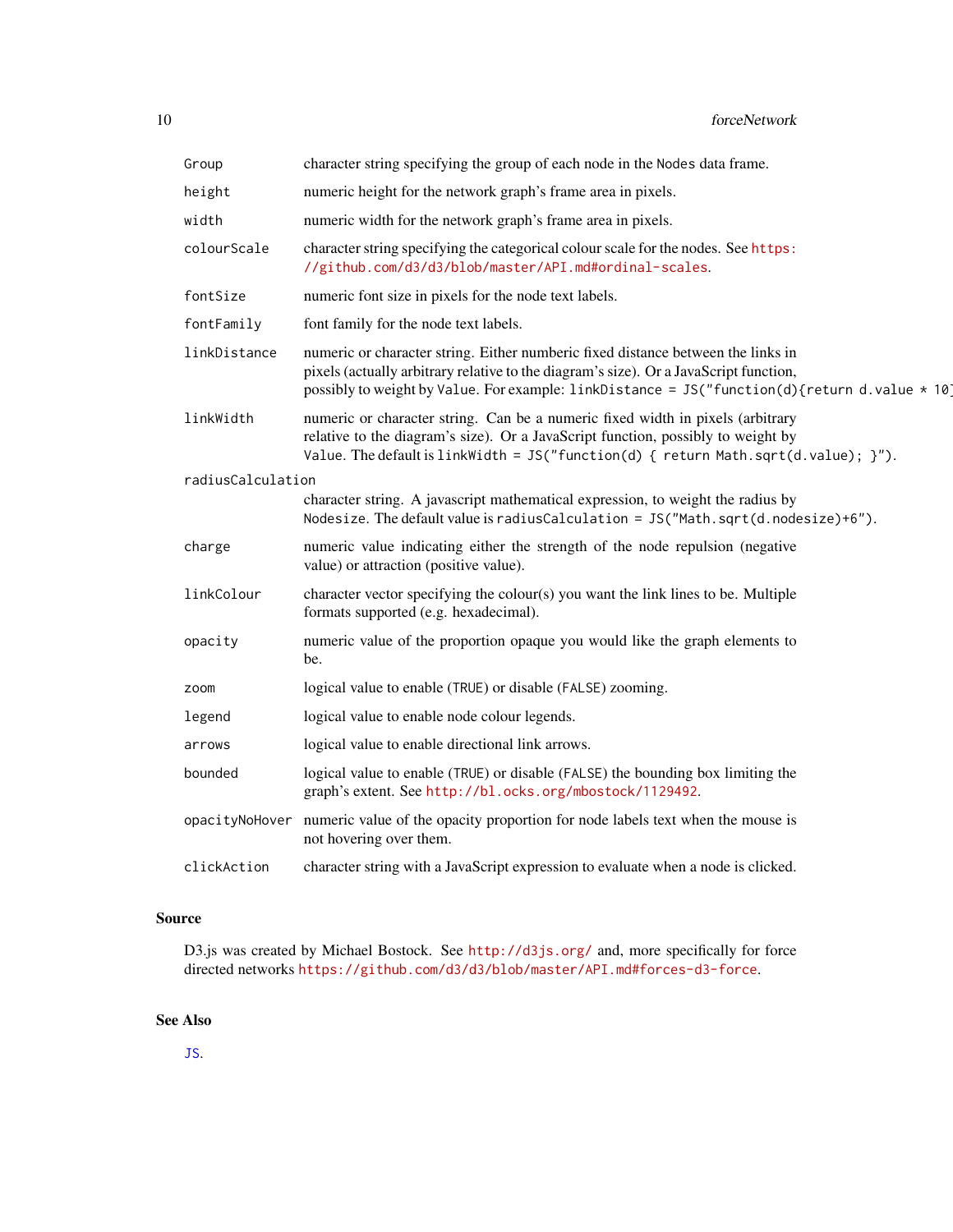#### forceNetwork 11

```
# Load data
data(MisLinks)
data(MisNodes)
# Create graph
forceNetwork(Links = MisLinks, Nodes = MisNodes, Source = "source",
             Target = "target", Value = "value", NodeID = "name",
             Group = "group", opacity = 0.4, zoom = TRUE)
# Create graph with legend and varying node radius
forceNetwork(Links = MisLinks, Nodes = MisNodes, Source = "source",
             Target = "target", Value = "value", NodeID = "name",
             Nodesize = "size",
             radiusCalculation = "Math.sqrt(d.nodesize)+6",
             Group = "group", opacity = 0.4, legend = TRUE)
# Create graph directed arrows
forceNetwork(Links = MisLinks, Nodes = MisNodes, Source = "source",
             Target = "target", Value = "value", NodeID = "name",
             Group = "group", opacity = 0.4, arrows = TRUE)
## Not run:
#### JSON Data Example
# Load data JSON formated data into two R data frames
# Create URL. paste0 used purely to keep within line width.
URL <- paste0("https://cdn.rawgit.com/christophergandrud/networkD3/",
              "master/JSONdata/miserables.json")
MisJson <- jsonlite::fromJSON(URL)
# Create graph
forceNetwork(Links = MisJson$links, Nodes = MisJson$nodes, Source = "source",
             Target = "target", Value = "value", NodeID = "name",
             Group = "group", opacity = 0.4)
# Create graph with zooming
forceNetwork(Links = MisJson$links, Nodes = MisJson$nodes, Source = "source",
             Target = "target", Value = "value", NodeID = "name",
             Group = "group", opacity = 0.4, zoom = TRUE)
# Create a bounded graph
forceNetwork(Links = MisJson$links, Nodes = MisJson$nodes, Source = "source",
             Target = "target", Value = "value", NodeID = "name",
             Group = "group", opacity = 0.4, bounded = TRUE)
# Create graph with node text faintly visible when no hovering
forceNetwork(Links = MisJson$links, Nodes = MisJson$nodes, Source = "source",
             Target = "target", Value = "value", NodeID = "name",
             Group = "group", opacity = 0.4, bounded = TRUE,
             opacityNoHover = TRUE)
```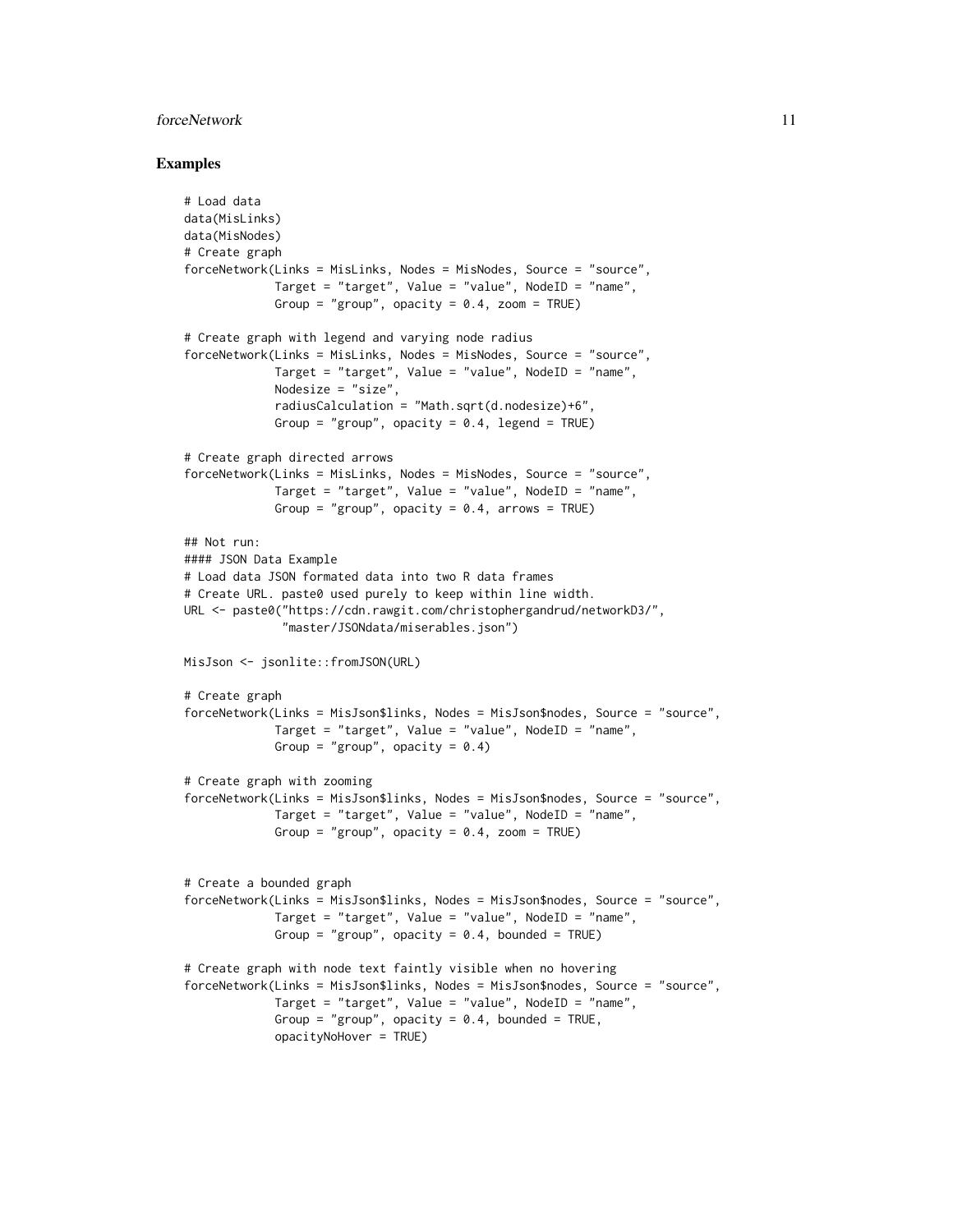```
## Specify colours for specific edges
# Find links to Valjean (11)
which(MisNodes == "Valjean", arr = TRUE)[1] - 1
ValjeanInds = which(MisLinks == 11, arr = TRUE)[, 1]
# Create a colour vector
ValjeanCols = ifelse(1:nrow(MisLinks) %in% ValjeanInds, "#bf3eff", "#666")
forceNetwork(Links = MisLinks, Nodes = MisNodes, Source = "source",
             Target = "target", Value = "value", NodeID = "name",
             Group = "group", opacity = 0.8, linkColour = ValjeanCols)
## Create graph with alert pop-up when a node is clicked. You're
# unlikely to want to do exactly this, but you might use
# Shiny.onInputChange() to allocate d.XXX to an element of input
# for use in a Shiny app.
MyClickScript <- 'alert("You clicked " + d.name + " which is in row " +
       (d.index + 1) + " of your original R data frame");'forceNetwork(Links = MisLinks, Nodes = MisNodes, Source = "source",
             Target = "target", Value = "value", NodeID = "name",
             Group = "group", opacity = 1, zoom = FALSE,
             bounded = TRUE, clickAction = MyClickScript)
```
## End(Not run)

igraph\_to\_networkD3 *Function to convert igraph graph to a list suitable for networkD3*

## Description

Function to convert igraph graph to a list suitable for networkD3

#### Usage

```
igraph_to_networkD3(g, group, what = "both")
```

| g     | an igraph class graph object                                                                                                                                                                                                    |
|-------|---------------------------------------------------------------------------------------------------------------------------------------------------------------------------------------------------------------------------------|
| group | an object that contains node group values, for example, those created with igraph's<br>membership function.                                                                                                                     |
| what  | a character string specifying what to return. If what $=$ 'links' or what $=$ 'nodes'<br>only the links or nodes are returned as data frames, respectively. If what = 'both'<br>then both data frames will be return in a list. |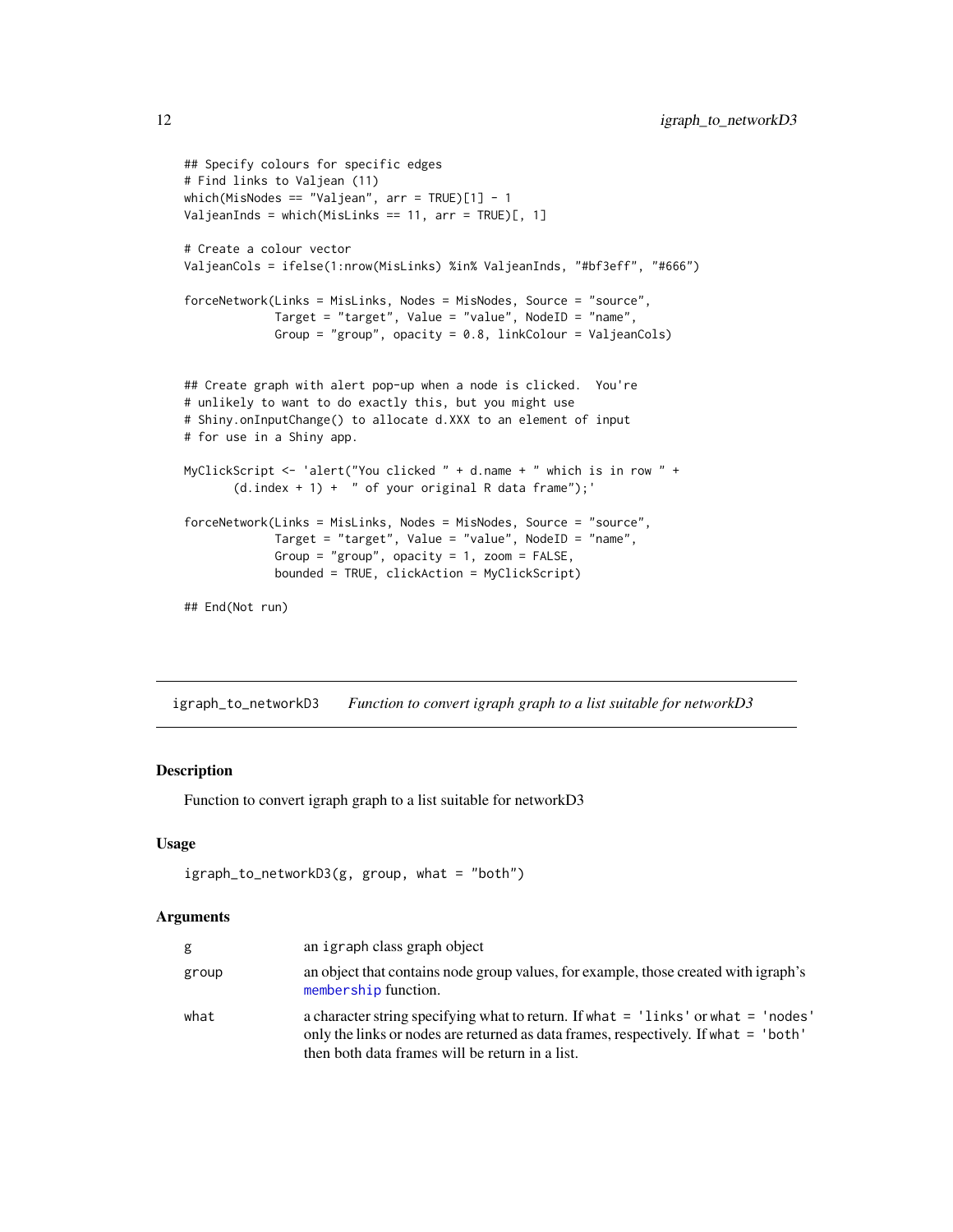## <span id="page-12-0"></span>Value

A list of link and node data frames or only the link or node data frames.

#### Examples

```
# Load igraph
library(igraph)
# Use igraph to make the graph and find membership
karate <- make_graph("Zachary")
wc <- cluster_walktrap(karate)
members <- membership(wc)
# Convert to object suitable for networkD3
karate_d3 <- igraph_to_networkD3(karate, group = members)
# Create force directed network plot
forceNetwork(Links = karate_d3$links, Nodes = karate_d3$nodes,
             Source = 'source', Target = 'target', NodeID = 'name',
             Group = 'group')
## Not run:
# Example with data from data frame
# Load data
## Original data from http://results.ref.ac.uk/DownloadSubmissions/ByUoa/21
data('SchoolsJournals')
# Convert to igraph
SchoolsJournals <- graph.data.frame(SchoolsJournals, directed = FALSE)
# Remove duplicate edges
SchoolsJournals <- simplify(SchoolsJournals)
# Find group membership
wt <- cluster_walktrap(SchoolsJournals, steps = 6)
members <- membership(wt)
# Convert igraph to list for networkD3
sj_list <- igraph_to_networkD3(SchoolsJournals, group = members)
# Plot as a forceDirected Network
forceNetwork(Links = sj_list$links, Nodes = sj_list$nodes, Source = 'source',
             Target = 'target', NodeID = 'name', Group = 'group',
             zoom = TRUE, linkDistance = 200)
## End(Not run)
```
<span id="page-12-1"></span>JS *Create character strings that will be evaluated as JavaScript*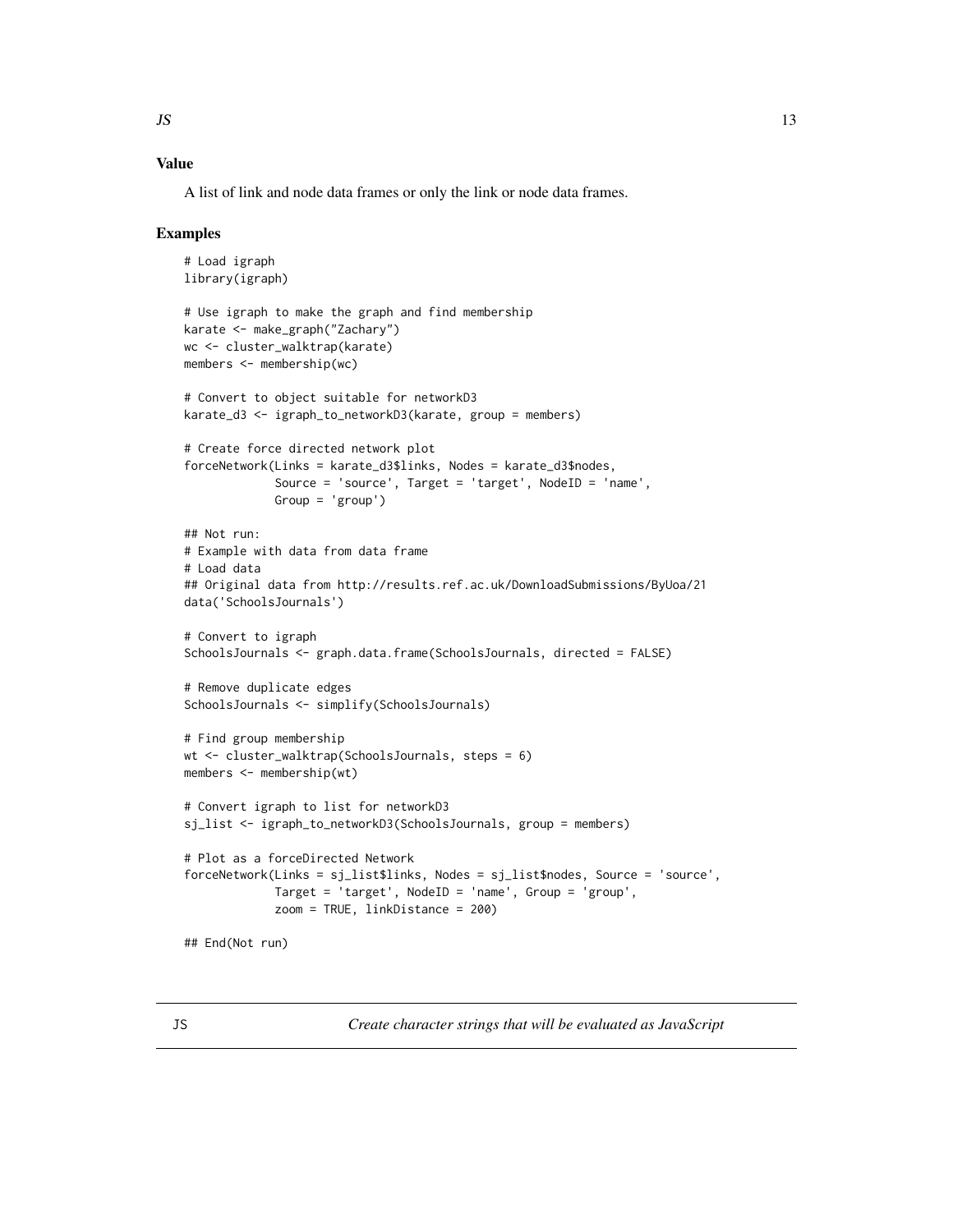#### <span id="page-13-0"></span>14 MisLinks

## Description

Create character strings that will be evaluated as JavaScript

#### Usage

JS(...)

## Arguments

... character string to evaluate

### Source

A direct import of JS from Ramnath Vaidyanathan, Yihui Xie, JJ Allaire, Joe Cheng and Kenton Russell (2015). [htmlwidgets:](#page-0-0) HTML Widgets for R. R package version 0.4.

MisLinks *Les Miserables character links*

## Description

A data file of links from Knuth's Les Miserables characters data base.

#### Usage

MisLinks

## Format

A data set with 254 observations of 3 variables.

## Source

See Mike Bostock <http://bl.ocks.org/mbostock/4062045>.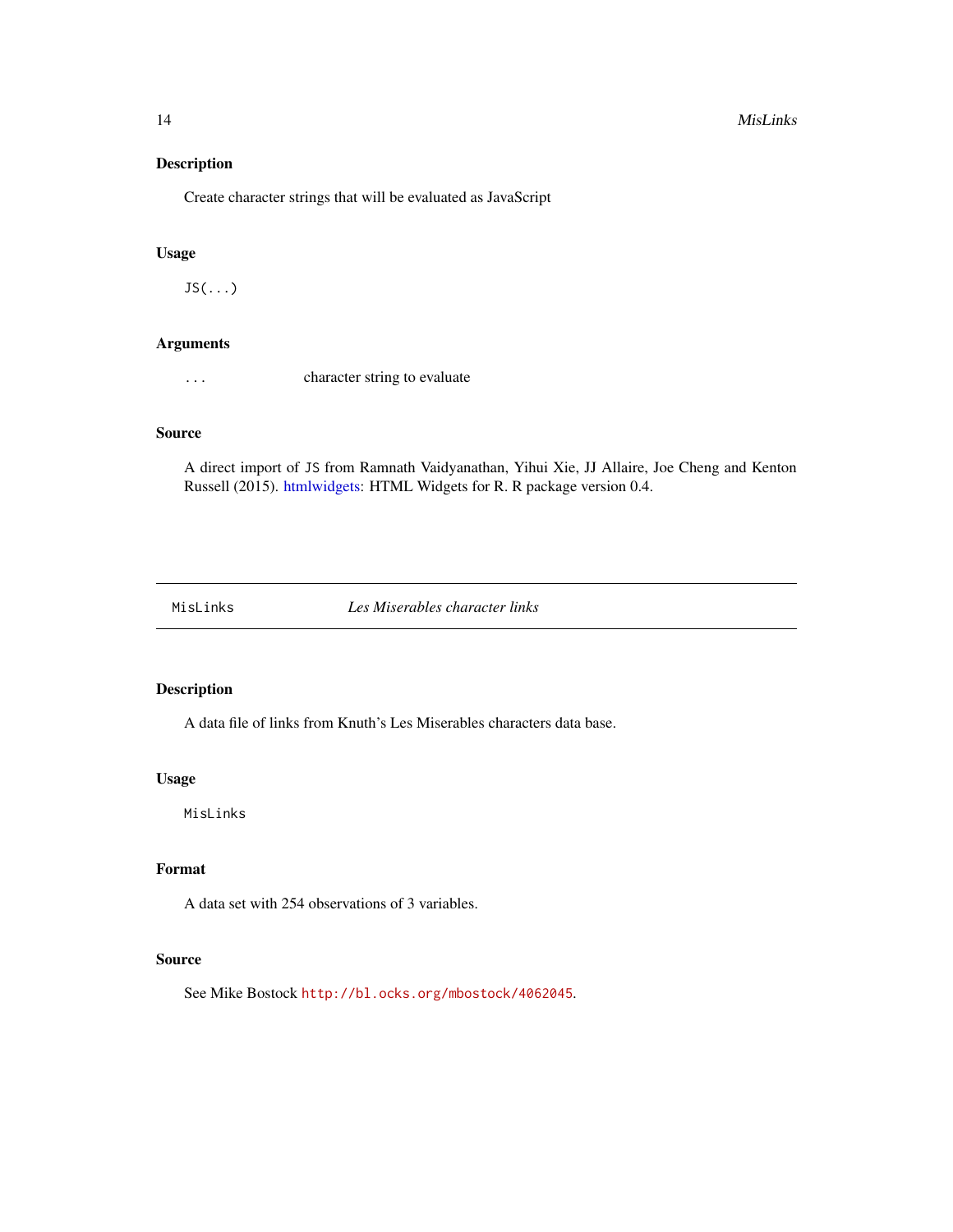<span id="page-14-0"></span>

## Description

A data file of nodes from Knuth's Les Miserables characters data base.

#### Usage

MisNodes

## Format

A data set with 77 observations of 2 variables, plus made up node size variable.

## Source

See Mike Bostock <http://bl.ocks.org/mbostock/4062045>.

radialNetwork *Create Reingold-Tilford Tree network diagrams.*

## Description

Create Reingold-Tilford Tree network diagrams.

## Usage

```
radialNetwork(List, height = NULL, width = NULL, fontSize = 10,
  fontFamily = "serif", linkColour = "#ccc", nodeColour = "#fff",
 nodeStroke = "steelblue", textColour = "#111", opacity = 0.9,
 margin = NULL)
```

| List       | a hierarchical list object with a root node and children.                                                                       |
|------------|---------------------------------------------------------------------------------------------------------------------------------|
| height     | height for the network graph's frame area in pixels (if NULL then height is auto-<br>matically determined based on context)     |
| width      | numeric width for the network graph's frame area in pixels (if NULL then width<br>is automatically determined based on context) |
| fontSize   | numeric font size in pixels for the node text labels.                                                                           |
| fontFamily | font family for the node text labels.                                                                                           |
| linkColour | character string specifying the colour you want the link lines to be. Multiple<br>formats supported (e.g. hexadecimal).         |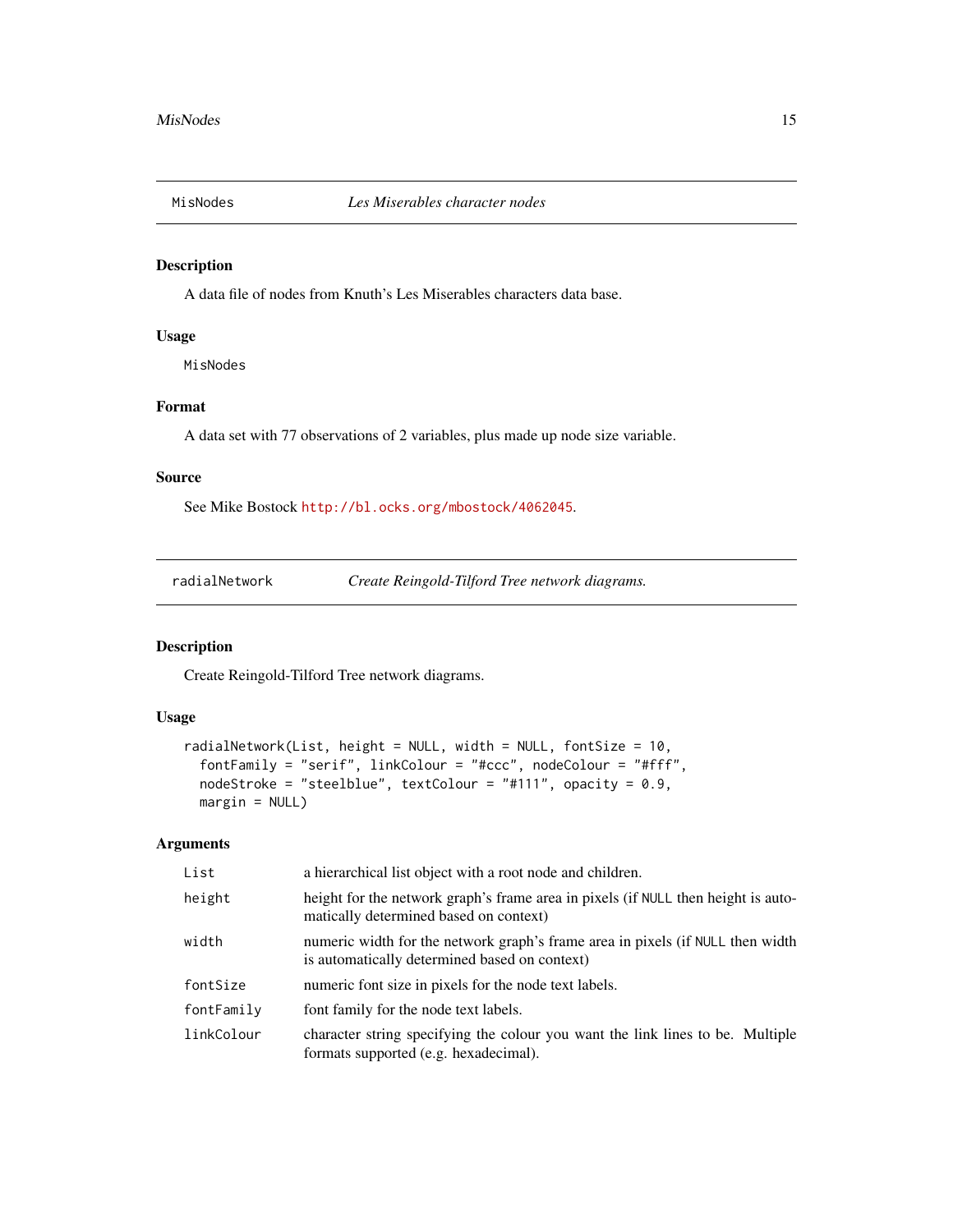| nodeColour | character string specifying the colour you want the node circles to be. Multiple<br>formats supported (e.g. hexadecimal).                                                                                                                                                                                       |
|------------|-----------------------------------------------------------------------------------------------------------------------------------------------------------------------------------------------------------------------------------------------------------------------------------------------------------------|
| nodeStroke | character string specifying the colour you want the node perimeter to be. Multi-<br>ple formats supported (e.g. hexadecimal).                                                                                                                                                                                   |
| textColour | character string specifying the colour you want the text to be before they are<br>clicked. Multiple formats supported (e.g. hexadecimal).                                                                                                                                                                       |
| opacity    | numeric value of the proportion opaque you would like the graph elements to<br>be.                                                                                                                                                                                                                              |
| margin     | an integer or a named list/vector of integers for the plot margins. If using<br>a named list/vector, the positions top, right, bottom, left are valid. If a<br>single integer is provided, then the value will be assigned to the right margin.<br>Set the margin appropriately to accomodate long text labels. |

Reingold. E. M., and Tilford, J. S. (1981). Tidier Drawings of Trees. IEEE Transactions on Software Engineering, SE-7(2), 223-228.

Mike Bostock: <http://bl.ocks.org/mbostock/4063550>.

```
## Not run:
#### Create tree from JSON formatted data
## Download JSON data
# Create URL. paste0 used purely to keep within line width.
URL <- paste0("https://cdn.rawgit.com/christophergandrud/networkD3/",
              "master/JSONdata//flare.json")
## Convert to list format
Flare <- jsonlite::fromJSON(URL, simplifyDataFrame = FALSE)
## Recreate Bostock example from http://bl.ocks.org/mbostock/4063550
radialNetwork(List = Flare, fontSize = 10, opacity = 0.9)
#### Create a tree dendrogram from an R hclust object
hc <- hclust(dist(USArrests), "ave")
radialNetwork(as.radialNetwork(hc))
radialNetwork(as.radialNetwork(hc), fontFamily = "cursive")
#### Create tree from a hierarchical R list
For an alternative structure see: http://stackoverflow.com/a/30747323/1705044
CanadaPC <- list(name = "Canada", children = list(list(name = "Newfoundland",
                    children = list(list(name = "St. John's"))),
               list(name = "PEI",
                    children = list(list(name = "Charlottetown"))),
               list(name = "Nova Scotia",
                    children = list(list(name = "Halifax"))),
               list(name = "New Brunswick",
                    children = list(list(name = "Fredericton"))),
               list(name = "Quebec",
```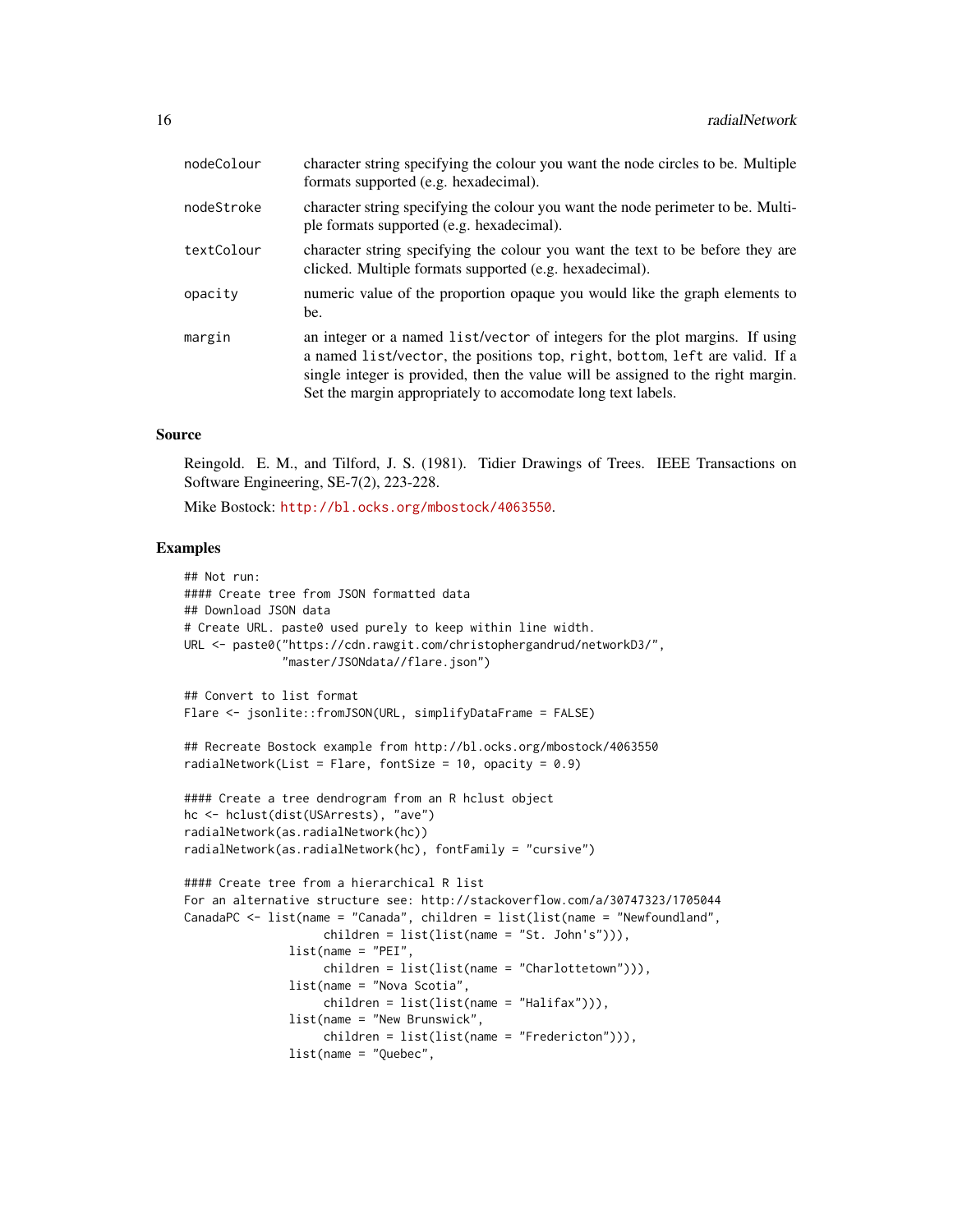```
children = list(list(name = "Montreal"),
                                    list(name = "Quebec City"))),
               list(name = "Ontario",
                    children = list(list(name = "Toronto"),
                                    list(name = "Ottawa"))),
               list(name = "Manitoba",
                    children = list(list(name = "Winnipeg"))),
               list(name = "Saskatchewan",
                    children = list(list(name = "Regina"))),
               list(name = "Nunavuet",
                    children = list(list(name = "Iqaluit"))),
               list(name = "NWT",
                    children = list(list(name = "Yellowknife"))),
               list(name = "Alberta",
                    children = list(list(name = "Edmonton"))),
               list(name = "British Columbia",
                    children = list(list(name = "Victoria"),
                                    list(name = "Vancouver"))),
               list(name = "Yukon",
                    children = list(list(name = "Whitehorse")))
radialNetwork(List = CanadaPC, fontSize = 10)
## End(Not run)
```
sankeyNetwork *Create a D3 JavaScript Sankey diagram*

#### **Description**

))

Create a D3 JavaScript Sankey diagram

#### Usage

```
sankeyNetwork(Links, Nodes, Source, Target, Value, NodeID, NodeGroup = NodeID,
 LinkGroup = NULL, units = "",
 colourScale = JS('d3.scaleOrdinal(d3.schemeCategory20);''), fontSize = 7,
 fontFamily = NULL, nodeWidth = 15, nodePadding = 10, margin = NULL,
 height = NULL, width = NULL, iterations = 32, sinksRight = TRUE)
```

| Links | a data frame object with the links between the nodes. It should have include the   |
|-------|------------------------------------------------------------------------------------|
|       | Source and Target for each link. An optional Value variable can be included        |
|       | to specify how close the nodes are to one another.                                 |
| Nodes | a data frame containing the node id and properties of the nodes. If no ID is spec- |
|       | ified then the nodes must be in the same order as the Source variable column in    |
|       | the Links data frame. Currently only grouping variable is allowed.                 |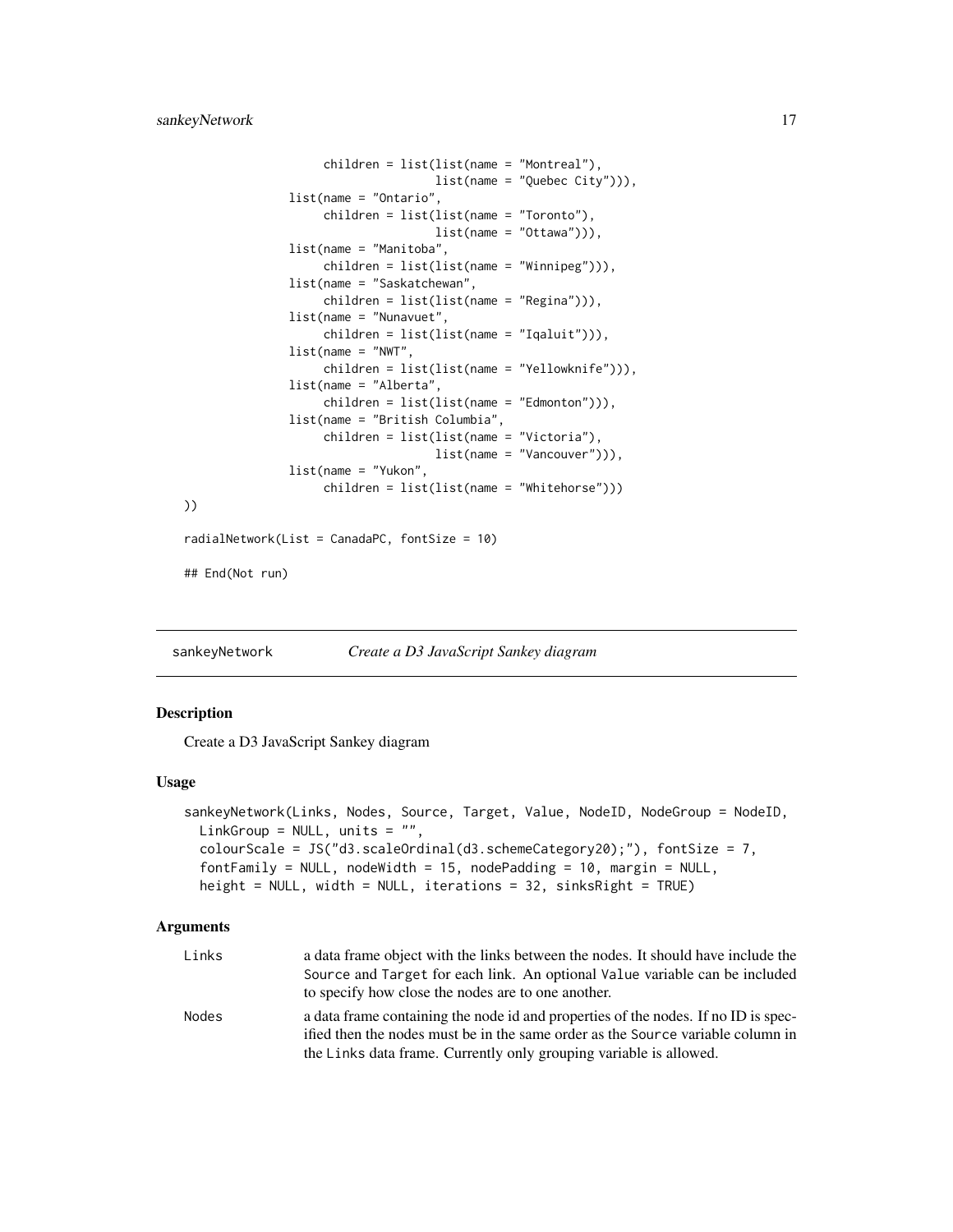<span id="page-17-0"></span>

| character string naming the network source variable in the Links data frame.                                                                                                                                                                                                                                    |
|-----------------------------------------------------------------------------------------------------------------------------------------------------------------------------------------------------------------------------------------------------------------------------------------------------------------|
| character string naming the network target variable in the Links data frame.                                                                                                                                                                                                                                    |
| character string naming the variable in the Links data frame for how far away<br>the nodes are from one another.                                                                                                                                                                                                |
| character string specifying the node IDs in the Nodes. data frame. Must be<br>0-indexed.                                                                                                                                                                                                                        |
| character string specifying the node groups in the Nodes. Used to color the<br>nodes in the network.                                                                                                                                                                                                            |
| character string specifying the groups in the Links. Used to color the links in<br>the network.                                                                                                                                                                                                                 |
| character string describing physical units (if any) for Value                                                                                                                                                                                                                                                   |
| character string specifying the categorical colour scale for the nodes. See https:<br>//github.com/d3/d3/blob/master/API.md#ordinal-scales.                                                                                                                                                                     |
| numeric font size in pixels for the node text labels.                                                                                                                                                                                                                                                           |
| font family for the node text labels.                                                                                                                                                                                                                                                                           |
| numeric width of each node.                                                                                                                                                                                                                                                                                     |
| numeric essentially influences the width height.                                                                                                                                                                                                                                                                |
| an integer or a named list/vector of integers for the plot margins. If using<br>a named list/vector, the positions top, right, bottom, left are valid. If a<br>single integer is provided, then the value will be assigned to the right margin.<br>Set the margin appropriately to accomodate long text labels. |
| numeric height for the network graph's frame area in pixels.                                                                                                                                                                                                                                                    |
| numeric width for the network graph's frame area in pixels.                                                                                                                                                                                                                                                     |
| numeric. Number of iterations in the diagramm layout for computation of the<br>depth (y-position) of each node. Note: this runs in the browser on the client so<br>don't push it too high.                                                                                                                      |
| boolean. If TRUE, the last nodes are moved to the right border of the plot.                                                                                                                                                                                                                                     |
|                                                                                                                                                                                                                                                                                                                 |

D3.js was created by Michael Bostock. See <http://d3js.org/> and, more specifically for Sankey diagrams <http://bost.ocks.org/mike/sankey/>.

## See Also

## [JS](#page-12-1)

```
## Not run:
# Recreate Bostock Sankey diagram: http://bost.ocks.org/mike/sankey/
# Load energy projection data
URL <- paste0('https://cdn.rawgit.com/christophergandrud/networkD3/',
              'master/JSONdata/energy.json')
energy <- jsonlite::fromJSON(URL)
```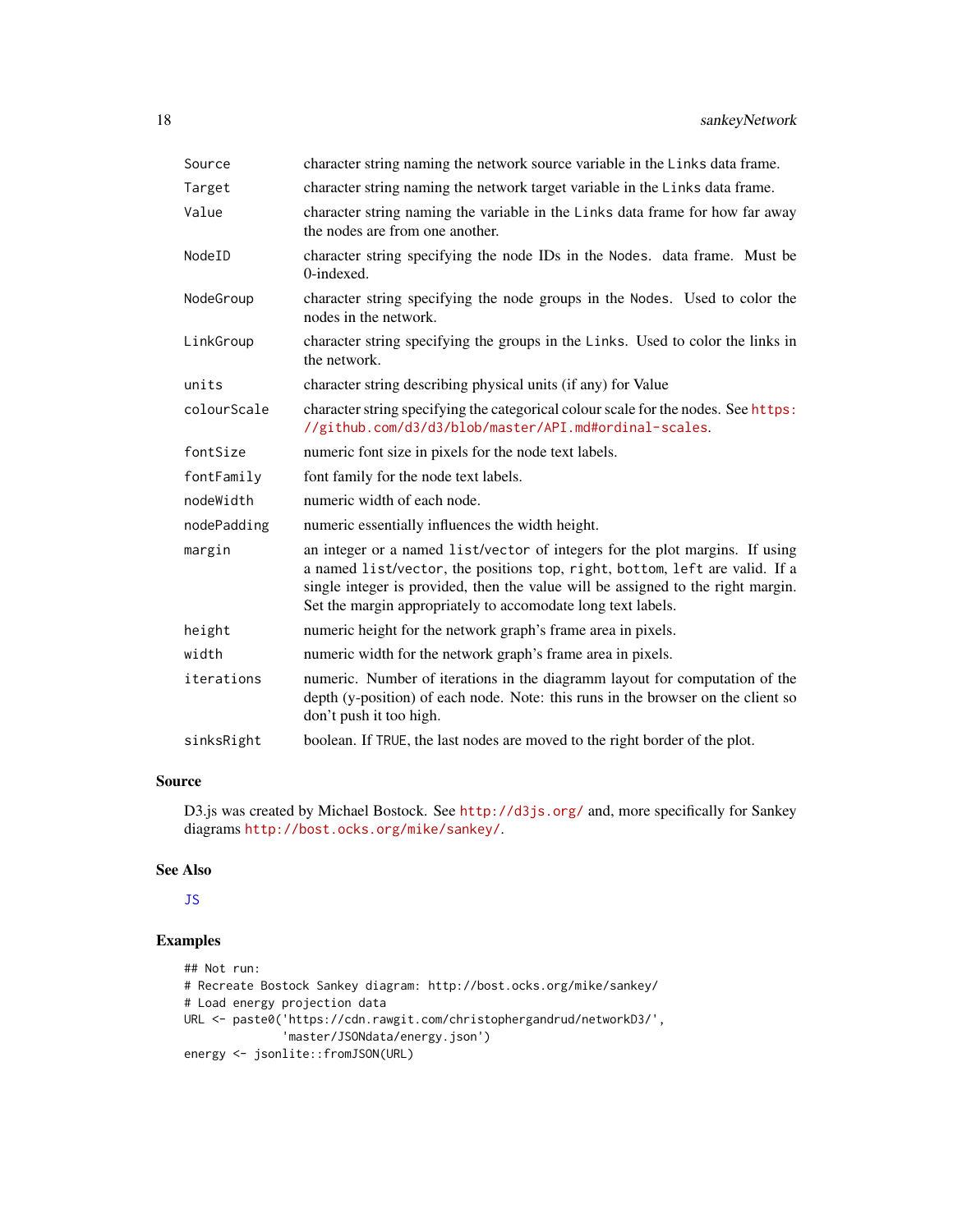```
# Plot
sankeyNetwork(Links = energy$links, Nodes = energy$nodes, Source = 'source',
             Target = 'target', Value = 'value', NodeID = 'name',
            units = 'TWh', fontSize = 12, nodeWidth = 30)
# Colour links
energy$links$energy_type <- sub(' .*', '',
                               energy$nodes[energy$links$source + 1, 'name'])
sankeyNetwork(Links = energy$links, Nodes = energy$nodes, Source = 'source',
             Target = 'target', Value = 'value', NodeID = 'name',
             LinkGroup = 'energy_type', NodeGroup = NULL)
```
## End(Not run)

saveNetwork *Save a network graph to an HTML file*

## Description

Save a networkD3 graph to an HTML file for sharing with others. The HTML can include it's dependencies in an adjacent directory or can bundle all dependencies into the HTML file (via base64 encoding).

#### Usage

```
saveNetwork(network, file, selfcontained = TRUE)
```
## Arguments

| network       | Network to save (e.g. result of calling the function simple Network).                                                                                                         |
|---------------|-------------------------------------------------------------------------------------------------------------------------------------------------------------------------------|
| file          | File to save HTML into                                                                                                                                                        |
| selfcontained | Whether to save the HTML as a single self-contained file (with external re-<br>sources base 64 encoded) or a file with external resources placed in an adjacent<br>directory. |

| SchoolsJournals | Edge list of REF (2014) journal submissions for Politics and Interna- |
|-----------------|-----------------------------------------------------------------------|
|                 | tional Relations                                                      |

## Description

Edge list of REF (2014) journal submissions for Politics and International Relations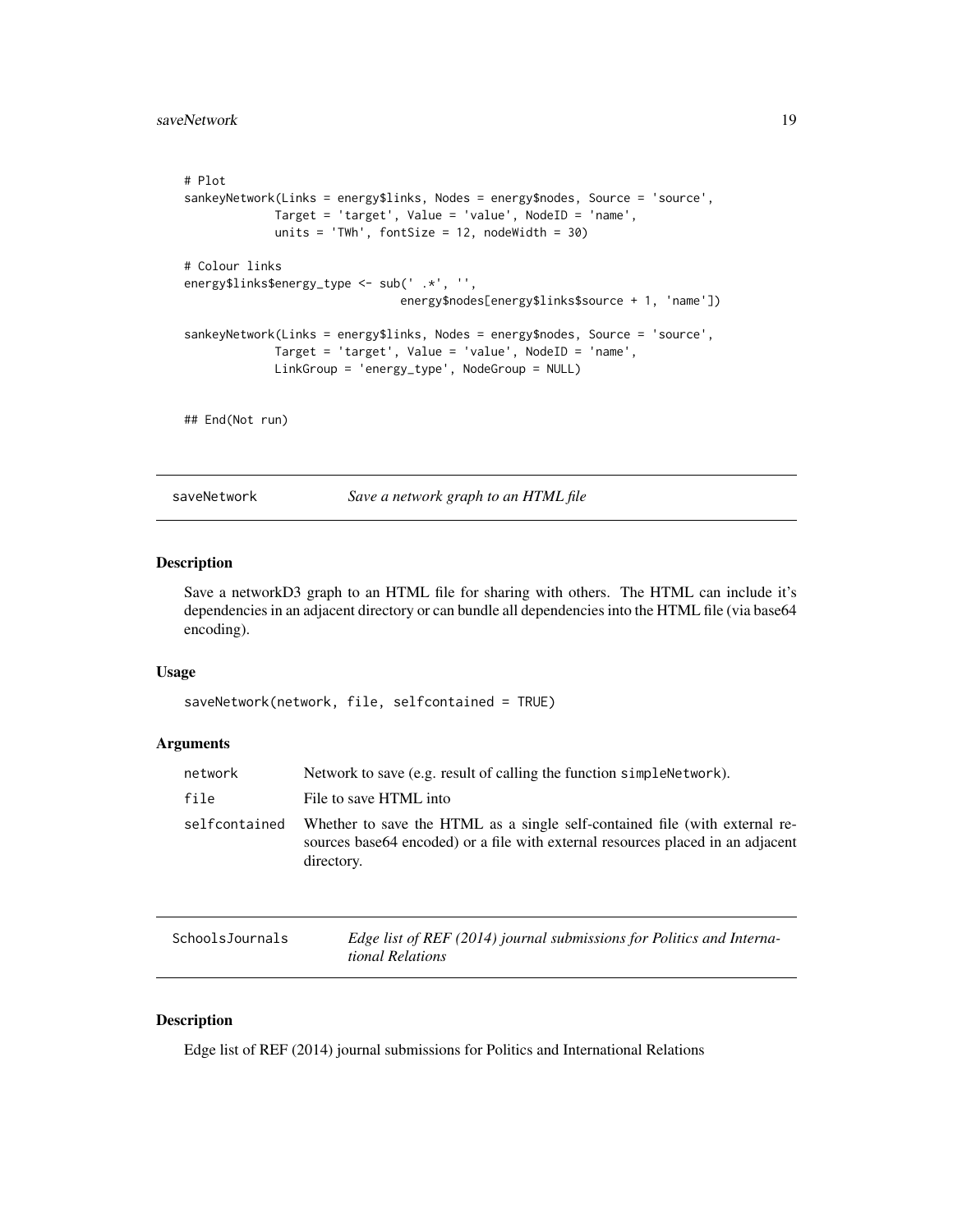## <span id="page-19-0"></span>Usage

SchoolsJournals

## Format

A data set with 2732 rows and 3 variables.

## Source

```
See REF 2014 http://results.ref.ac.uk/DownloadSubmissions/ByUoa/21.
```
simpleNetwork *Function for creating simple D3 JavaScript force directed network graphs.*

## Description

simpleNetwork creates simple D3 JavaScript force directed network graphs.

## Usage

```
simpleNetwork(Data, Source = 1, Target = 2, height = NULL, width = NULL,
 linkDistance = 50, charge = -30, fontSize = 7, fontFamily = "serif",
  linkColor = "#666", nodeColor = "#3182bd", opacity = 0.6, zoom = F)
```

| Data         | a data frame object with three columns. The first two are the names of the linked<br>units. The third records an edge value. (Currently the third column doesn't affect<br>the graph.) |
|--------------|----------------------------------------------------------------------------------------------------------------------------------------------------------------------------------------|
| Source       | character string naming the network source variable in the data frame. If Source = NULL<br>then the first column of the data frame is treated as the source.                           |
| Target       | character string naming the network target variable in the data frame. If Target = NULL<br>then the second column of the data frame is treated as the target.                          |
| height       | height for the network graph's frame area in pixels (if NULL then height is auto-<br>matically determined based on context)                                                            |
| width        | numeric width for the network graph's frame area in pixels (if NULL then width<br>is automatically determined based on context)                                                        |
| linkDistance | numeric distance between the links in pixels (actually arbitrary relative to the<br>diagram's size).                                                                                   |
| charge       | numeric value indicating either the strength of the node repulsion (negative<br>value) or attraction (positive value).                                                                 |
| fontSize     | numeric font size in pixels for the node text labels.                                                                                                                                  |
| fontFamily   | font family for the node text labels.                                                                                                                                                  |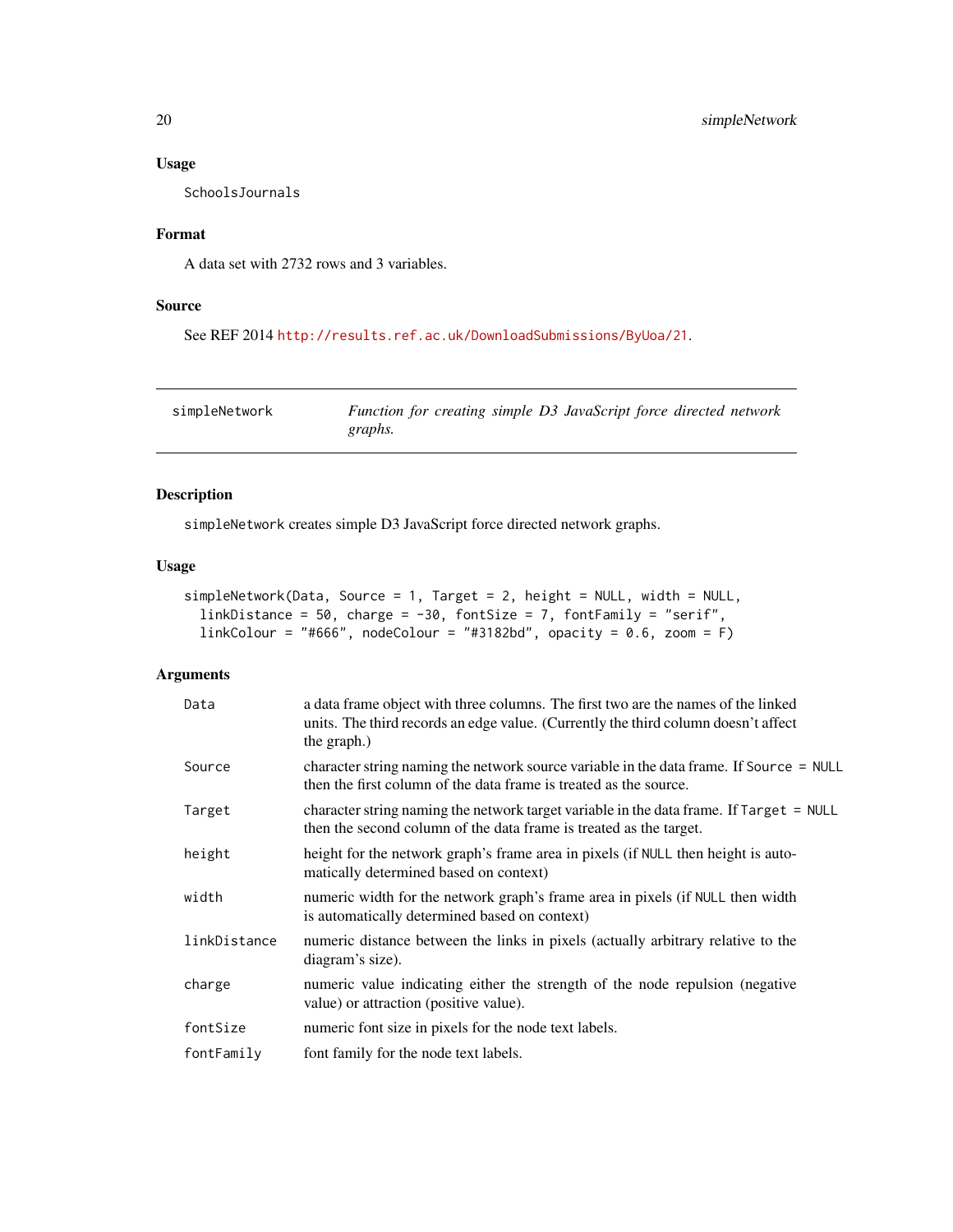## simpleNetwork 21

| linkColour | character string specifying the colour you want the link lines to be. Multiple<br>formats supported (e.g. hexadecimal).   |
|------------|---------------------------------------------------------------------------------------------------------------------------|
| nodeColour | character string specifying the colour you want the node circles to be. Multiple<br>formats supported (e.g. hexadecimal). |
| opacity    | numeric value of the proportion opaque you would like the graph elements to<br>be.                                        |
| zoom       | logical value to enable (TRUE) or disable (FALSE) zooming                                                                 |

## Source

D3.js was created by Michael Bostock. See <http://d3js.org/> and, more specifically for directed networks <https://github.com/d3/d3/blob/master/API.md#forces-d3-force>

```
# Fake data
Source <- c("A", "A", "A", "A", "B", "B", "C", "C", "D")
Target <- c("B", "C", "D", "J", "E", "F", "G", "H", "I")
NetworkData <- data.frame(Source, Target)
```

```
# Create graph
simpleNetwork(NetworkData)
simpleNetwork(NetworkData, fontFamily = "sans-serif")
```